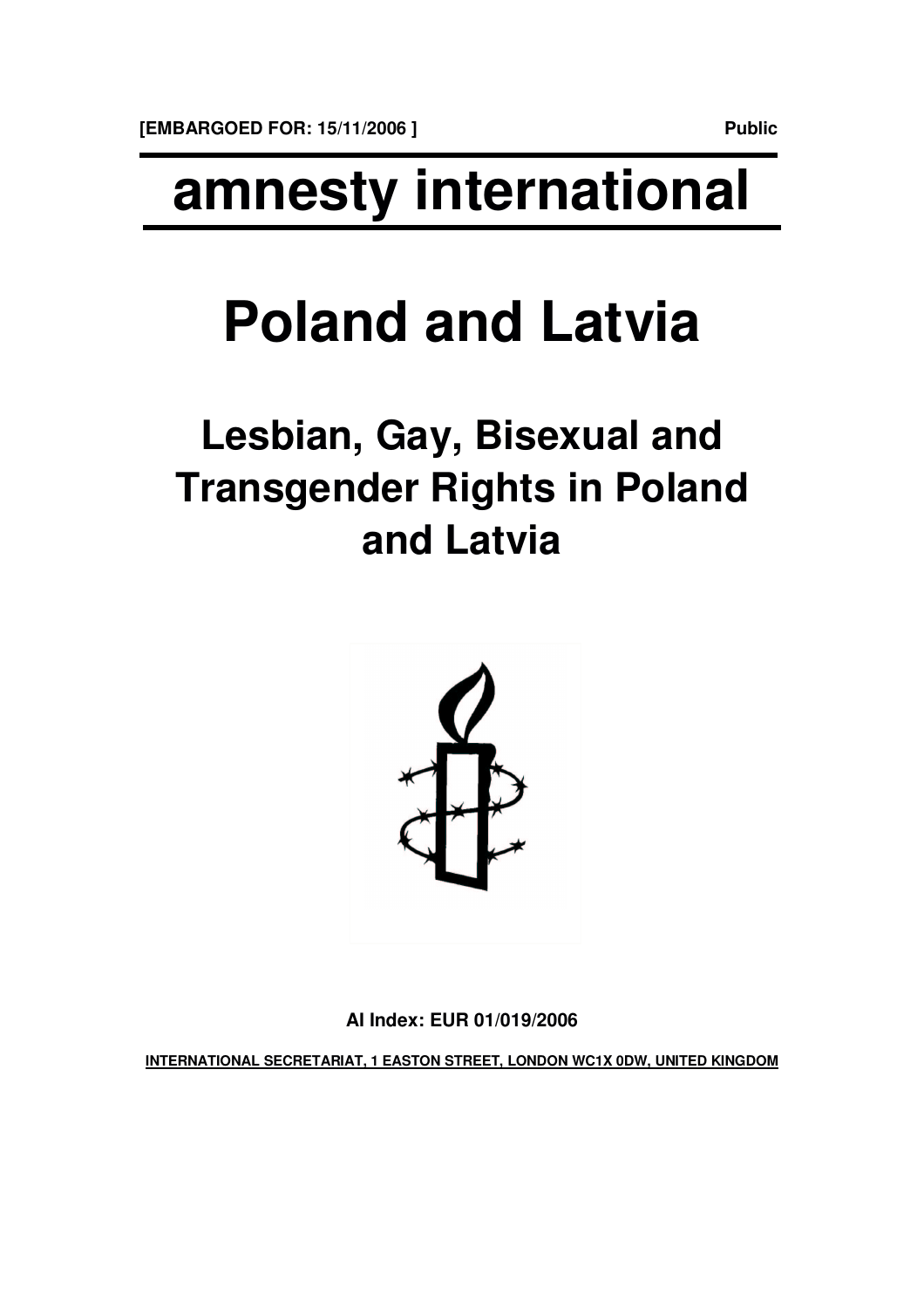#### TABLE OF CONTENTS

|  | 2.1. The legal framework: The rights to freedom of expression, assembly and |  |
|--|-----------------------------------------------------------------------------|--|
|  |                                                                             |  |
|  |                                                                             |  |
|  |                                                                             |  |
|  |                                                                             |  |
|  |                                                                             |  |
|  |                                                                             |  |
|  |                                                                             |  |
|  |                                                                             |  |
|  |                                                                             |  |
|  |                                                                             |  |
|  |                                                                             |  |
|  |                                                                             |  |
|  |                                                                             |  |
|  |                                                                             |  |
|  |                                                                             |  |
|  |                                                                             |  |
|  |                                                                             |  |
|  |                                                                             |  |
|  |                                                                             |  |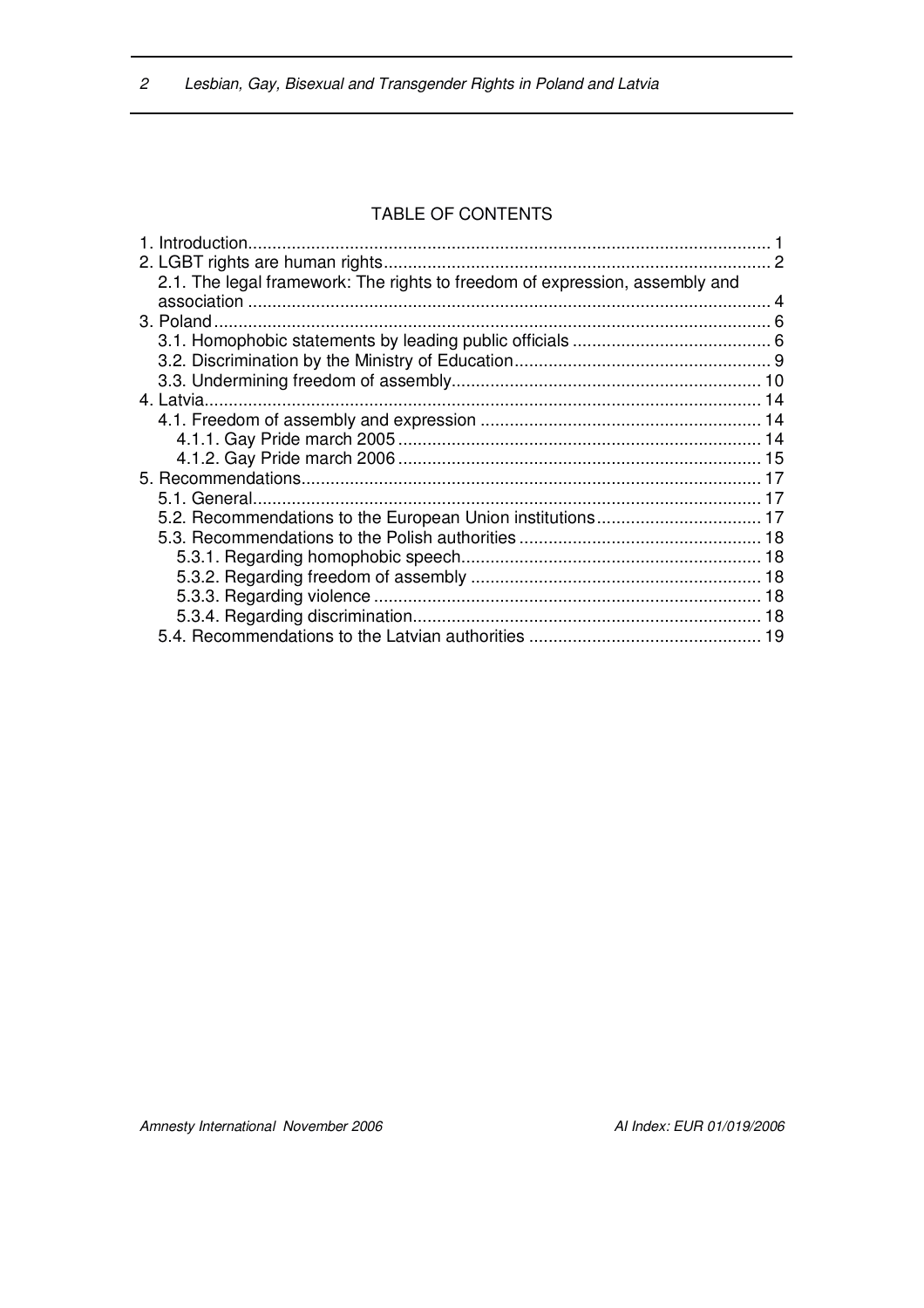## **Poland and Latvia**

## **Lesbian, Gay, Bisexual and Transgender Rights in Poland and Latvia**

## **1. Introduction**

The lack of respect, protection and promotion of the human rights of lesbian, gay, bisexual and transgender (LGBT) persons is still an area for concern in several European Union (EU) countries. Amnesty International is concerned that in Poland, the rights to freedom of expression and assembly are not fully guaranteed, and that leading public figures have made homophobic statements. Amnesty International is also concerned that in Latvia, the rights to freedom of assembly and expression are not fully guaranteed.

As far back as 1999, the United Nations (UN) Human Rights Committee had expressed regret that the reference to sexual orientation which had originally been contained in the non-discrimination clause of the draft Polish Constitution had been deleted from the text.<sup>1</sup> In December 2004 the Committee expressed concern that in Poland "the right of sexual minorities not to be discriminated against is not fully recognized, and that discriminatory acts and attitudes against persons on the ground of sexual orientation are not adequately investigated and punished". The Committee therefore made two recommendations: to provide appropriate training to law enforcement and judicial officials in order to sensitize them to the rights of sexual minorities, and to introduce a specific prohibition of discrimination on the ground of sexual orientation in Polish law<sup>2</sup>.

Notwithstanding these recommendations, the situation of sexual minorities in Poland does not appear to have improved. This report documents violations of the rights to freedom of assembly and expression and homophobic statements by politicians and government officials, as well as discrimination in administrative decisions. Following Lech Kaczyński's election as President in October 2005, the European Commission issued a formal warning to Poland, saying that it could lose its European Union voting rights if the President continued to oppose LGBT rights<sup>3</sup>.

In 2005 and 2006, incidents have been reported in Poland in which demonstrators from the LGBT community and other activists have been attacked by counter-demonstrators, with the police failing to ensure that were able to exercise their right to peaceful assembly. In 2005 a Gay Pride march in the Latvian capital, Riga, was eventually allowed to go ahead after an intervention by Riga Administrative Court, while the 2006 march was banned altogether owing to what the authorities have referred to as "security threats". Both events had been interrupted by violent protests. In May 2006, the Council of Europe Commissioner on Human Rights, Thomas Hammarberg, re-enforced the Council of Europe's commitment to freedom of

<sup>&</sup>lt;sup>1</sup> Human Rights Committee, Concluding observations: Poland, UN Doc. CCPR/C/79/Add.110, 29 July 1999, par. 23.

<sup>&</sup>lt;sup>2</sup> Human Rights Committee, Concluding observations: Poland, UN Doc. CCPR/CO/82/POL, 2 December 2004, par. 18.

<sup>3</sup> http://www.guardian.co.uk/eu/story/0,7369,1599957,00.html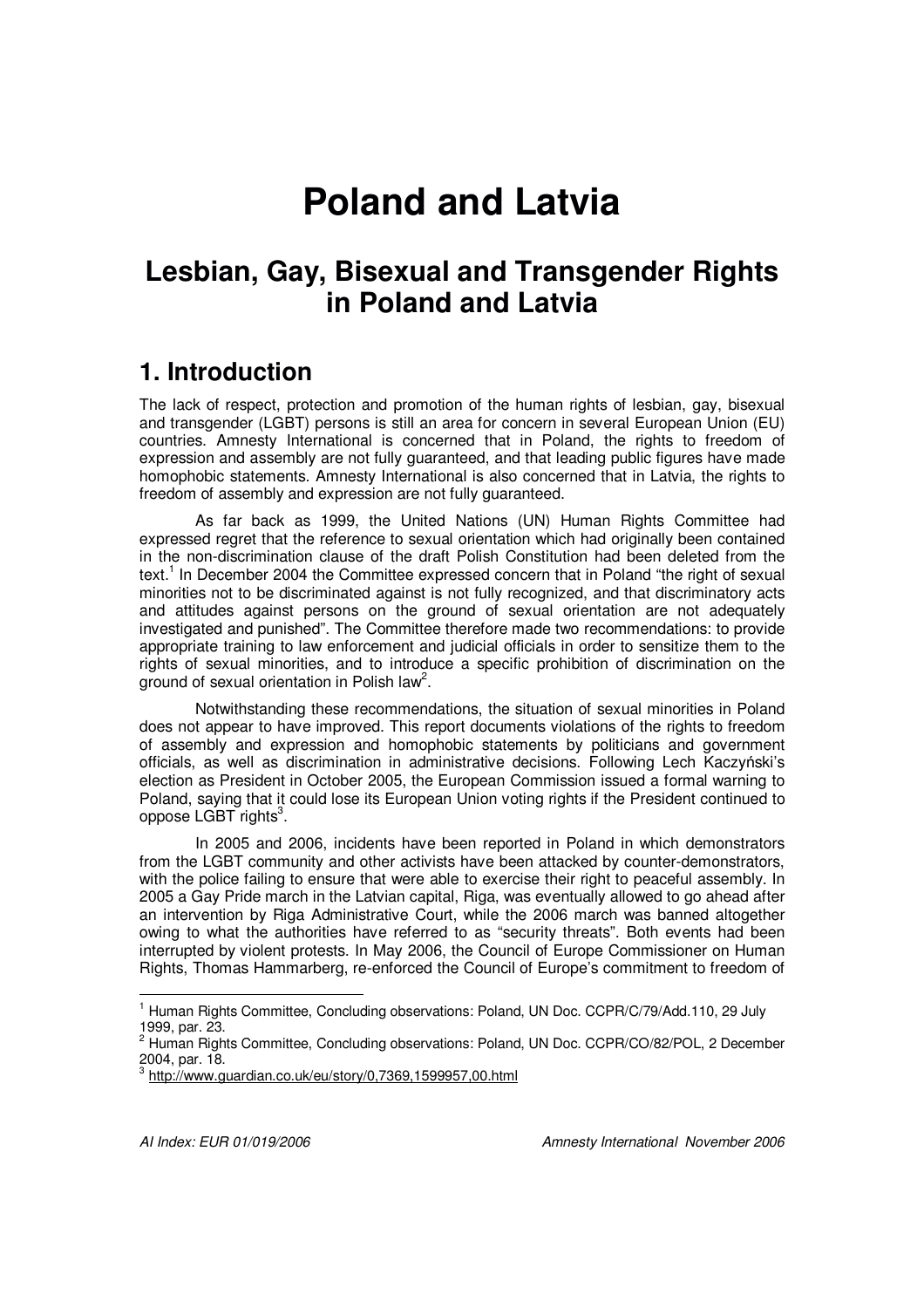assembly in a public statement with specific reference to LGBT marches in Council of Europe member states<sup>4</sup>.

The UN Special Rapporteur on extrajudicial, summary or arbitrary executions has also reminded governments of their obligation to protect the security and the right to life of persons belonging to sexual minorities. He recommended that measures in this regard should include policies and programmes geared towards overcoming hatred and prejudice against homosexuals, and sensitizing public officials and the general public to crimes and acts of violence directed against members of sexual minorities"<sup>5</sup>. In a resolution entitled "Homophobia in Europe" on 18 January 2006, the European Parliament called on member states "to ensure that LGBT people are protected from homophobic hate speech and violence"<sup>6</sup>.

Poland and Latvia are not the only countries in the EU, or in Europe as a whole. which do not fully comply with international law relating to LGBT rights. Indeed, several other countries have over the past few years showed a lack of commitment to LGBT rights. The fact that this briefing concentrates on Poland and Latvia is in no way any indication that LGBT persons do not face rights violations and abuses in other countries.

## **2. LGBT rights are human rights**

All people, regardless of their sexual orientation or gender identity, should enjoy all human rights enshrined in the Universal Declaration on Human Rights.

Paul Hunt, the UN Special Rapporteur on the right of everyone to the enjoyment of the highest attainable standard of physical and mental health, noted in his 2004 report to the 60th session of the UN Commission of Human Rights that: "...sexuality is a characteristic of all human beings. It is a fundamental aspect of an individual's identity. It helps to define who a person is. The Special Rapporteur notes the abiding principles that have shaped international human rights law since 1945, including privacy, equality, and the integrity, autonomy, dignity and well-being of the individual. In these circumstances, the Special Rapporteur has no doubt that the correct understanding of fundamental human rights principles, as well as existing human rights norms, leads ineluctably to the recognition of sexual rights as human rights. Sexual rights include the right of all persons to express their sexual orientation, with due regard for the well-being and rights of others, without fear of persecution, denial of liberty or social interference"<sup>7</sup>.

International human rights law prohibits discrimination on any grounds, including sexual orientation. Article 26 of the International Covenant on Civil and Political Rights (ICCPR) provides that:

<sup>4</sup>

https://wcd.coe.int/ViewDoc.jsp?id=1010053&BackColorInternet=99B5AD&BackColorIntranet=FABF45& BackColorLogged=FFC679

<sup>&</sup>lt;sup>5</sup> Report of the Special Rapporteur on Extrajudicial, summary or arbitrary executions, UN Doc. E/CN.4/2002/74, 9 January 2002, par. 148.

<sup>6</sup> European Parliament, Resolution on Homophobia in Europe, P6\_TA(2006)0018, 18 January 2006, par 2.

Report of the Special Rapporteur on the right of everyone to the enjoyment of the highest attainable *standard of physical and mental health, E/CN.4/2004/49, 16 February 2004, para.54.*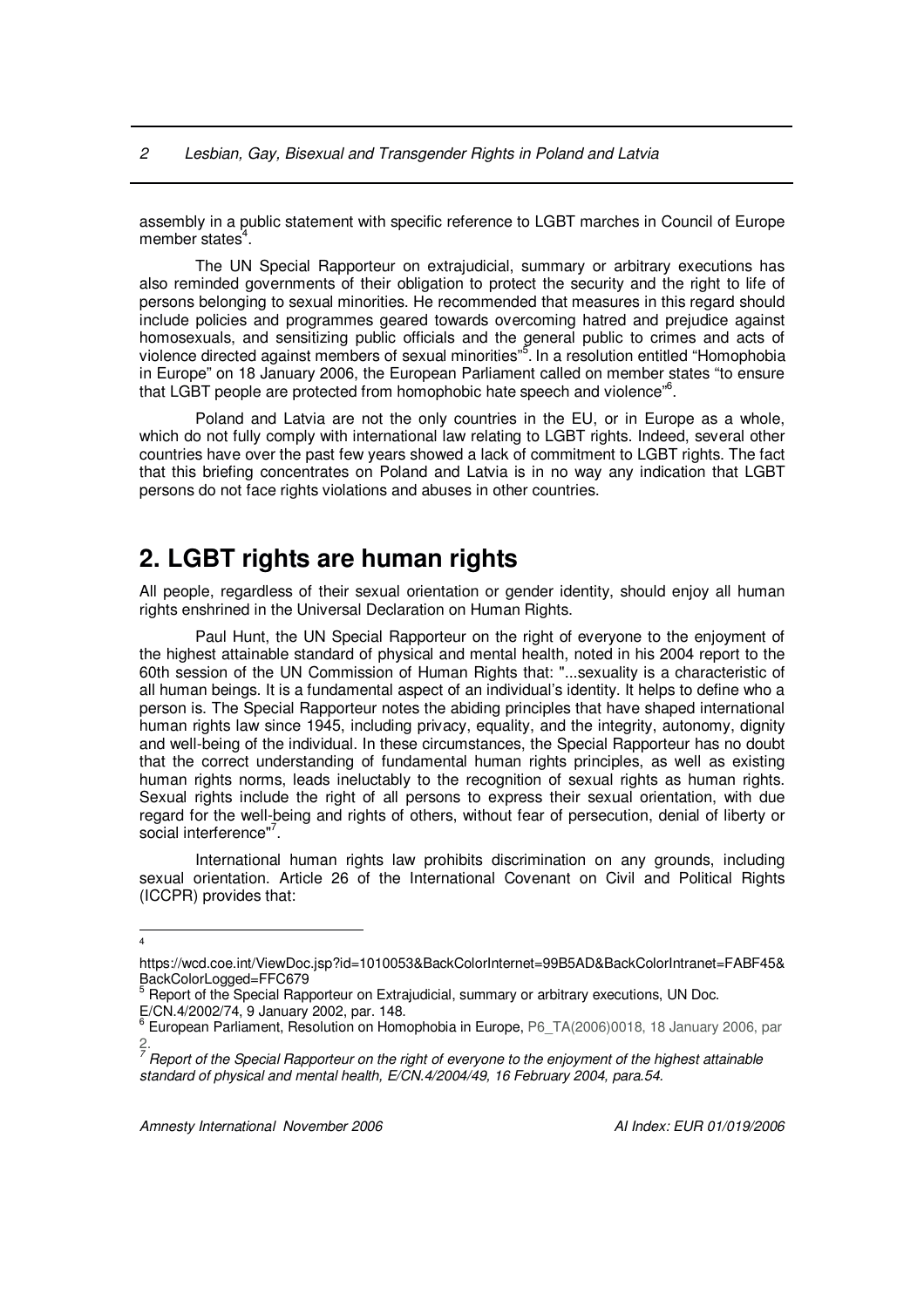"All persons are equal before the law and are entitled without any discrimination to the equal protection of the law. In this respect, the law shall prohibit any discrimination and guarantee to all persons equal and effective protection against discrimination on any ground such as… sex…"

The reference to "sex" in this Article is recognised as including "sexual orientation"8. The European Convention for the Protection of Human Rights and Fundamental Freedoms (ECHR) also reiterates state obligations to protect an individual from discrimination on all grounds, including "sex" 9. The Charter of Fundamental Rights of the European Union prohibits any discrimination based on any ground, including sexual orientation<sup>10</sup>. Article 6 of the Treaty on the European Union (TEU) establishes a general obligation for the EU member states to respect human rights and fundamental legal principles<sup>11</sup>, which includes freedom of expression and association.

The principle of non-discrimination is a general principle of EU law, and is expressly mentioned in a number of distinct contexts in EU treaties. The Amsterdam Treaty<sup>12</sup> provided a new legal basis for this principle. Article 13 of the Treaty establishing the European Communities (TEC) reformed by the Amsterdam Treaty, allows EU action against discrimination on grounds of racial and ethnic origin, religion, disability, age and sexual orientation<sup>13</sup>. On the basis of Article 13 TEC, two directives on equal treatment have been adopted: the Race Equality Directive (2000/43/EC) of 29 June 2000<sup>14</sup> and the Employment equality directive (2000/78/EC) of 27 November 2000<sup>15</sup>. The latter, which requires member states to take specific measures to ensure non-discrimination of persons in the limited area of employment and occupation, covers several grounds of discrimination, including grounds of religion or belief, disability, age or sexual orientation.

The EU Charter of Fundamental Rights (EUCFR) which was proclaimed in December 2000, was a further step forward in the protection of the principle of non-discrimination. Article 21(1) of the EUCFR provides the right to non-discrimination and sets a non-exclusive broader list of non-discrimination grounds. According to Article 21(1) of the EUCFR: "Any discrimination based on any ground such as sex, race, colour, ethnic or social origin, genetic

*<sup>8</sup> UN Human Rights Committee, Toonen v Australia, Communication No.488/1992: Australia, CCPR/C/50/D/488/1992, 4 April 1994, par. 8.7.*

*<sup>9</sup> Article 14 of the European Convention for the Protection of Human Rights and Fundamental Freedoms. <sup>10</sup> Article 21, Charter of Fundamental Rights of the European Union (2000/C 364/01), 18 December 2000, Official Journal of the European Communities C 364/1.*

<sup>&</sup>lt;sup>11</sup> Article 6 TUE: "The Union is founded on the principles of liberty, democracy, respect for human rights and fundamental freedoms, and the rule of law, principles which are common to the Member States." 12 The Treaty of Amsterdam came into force on 1 May 1999.

<sup>&</sup>lt;sup>13</sup> Article 13 (1) states: "Without prejudice to the other provisions of this Treaty and within the limits of the powers conferred by it upon the Community, the Council, acting unanimously on a proposal from the Commission and after consulting the European Parliament, may take appropriate action to combat discrimination based on sex, racial or ethnic origin, religion or belief, disability, age or sexual orientation."

Council Directive 2000/43/EC of 29 June 2000 implementing the principle of equal treatment between persons irrespective of racial or ethnic origin. The Directive lays a general framework for nondiscrimination in the EU on grounds of racial or ethnic origin.

<sup>&</sup>lt;sup>15</sup> Council Directive 2000/78/EC of 27 November 2000 establishing a general framework for equal treatment in employment and occupation.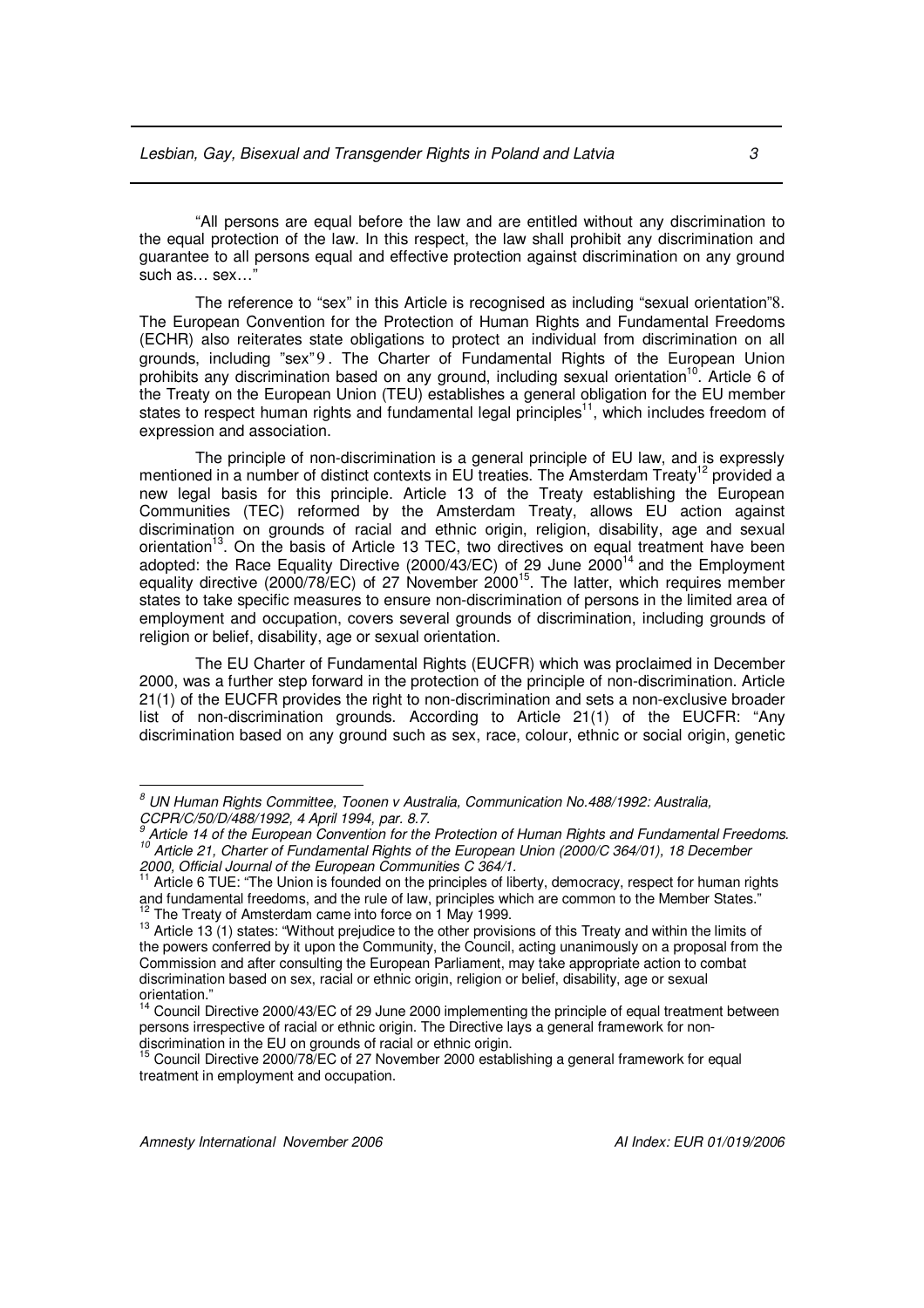features, language, religion or belief, political or other opinion, membership of a national minority, property, birth, disability, age or sexual orientation shall be prohibited."

Harassing or discriminating against people because of their role in defending the human rights of LGBT persons is also a violation of human rights. Members of LGBT organizations, working to protect people from abuses and discrimination because of their sexual orientation and/or gender identity should be able to carry out their work without fear or harassment.

#### **2.1. The legal framework: The rights to freedom of expression, assembly and association**

The rights to freedom of expression, peaceful assembly and association are recognized in numerous human rights treaties including the ICPPR and the ECHR, to which Latvia and Poland are both state parties<sup>16</sup>. In the European context, the EU and the Organisation for Cooperation and Security in Europe (OSCE), have also recognised these rights, respectively in Article 12(1) of the EU Charter of Fundamental Rights<sup>17</sup>, and in Article 9(2) of the Document

Article 10 of the ECHR states that "1. Everyone has the right to freedom of expression. This right shall include freedom to hold opinions and to receive and impart information and ideas without interference by public authority and regardless of frontiers. This Article shall not prevent States from requiring the licensing of broadcasting, television or cinema enterprises. 2. The exercise of these freedoms, since it carries with it duties and responsibilities, may be subject to such formalities, conditions, restrictions or penalties as are prescribed by law and are necessary in a democratic society, in the interests of national security, territorial integrity or public safety, for the prevention of disorder or crime, for the protection of health or morals, for the protection of the reputation or rights of others, for preventing the disclosure of information received in confidence, or for maintaining the authority and impartiality of the judiciary." <sup>17</sup> Art. 12.1 of the Charter of Fundamental Rights of the European states that "Everyone has the right to

freedom of peaceful assembly and to freedom of association at all levels, in particular in political, trade

<sup>&</sup>lt;sup>16</sup> Article 21 of the ICCPR states that "the right of peaceful assembly shall be recognized. No restrictions may be placed on the exercise of this right other than those imposed in conformity with the law and which are necessary in a democratic society in the interests of national security or public safety, public order (ordre public), the protection of public health or morals or the protection of the rights and freedoms *of others".*

Article 11 of the ECHR states that "1. Everyone has the right to freedom of peaceful assembly and to freedom of association with others, including the right to form and to join trade unions for the protection of his interests. 2 No restrictions shall be placed on the exercise of these rights other than such as are prescribed by law and are necessary in a democratic society in the interests of national security or public safety, for the prevention of disorder or crime, for the protection of health or morals or for the protection of the rights and freedoms of others. This Article shall not prevent the imposition of lawful restrictions on the exercise of these rights by members of the armed forces, of the police or of the administration of the State."

Article 19 of the ICCPR states that "1. Evervone shall have the right to hold opinions without interference. *2. Everyone shall have the right to freedom of expression; this right shall include freedom to seek,* receive and impart information and ideas of all kinds, regardless of frontiers, either orally, in writing or in print, in the form of art, or through any other media of his choice. 3. The exercise of the rights provided for in paragraph 2 of this article carries with it special duties and responsibilities. It may therefore be subject to certain restrictions, but these shall only be such as are provided by law and are necessary: (a) For respect of the rights or reputations of others; (b) For the protection of national security or of public *order (ordre public), or of public health or morals."*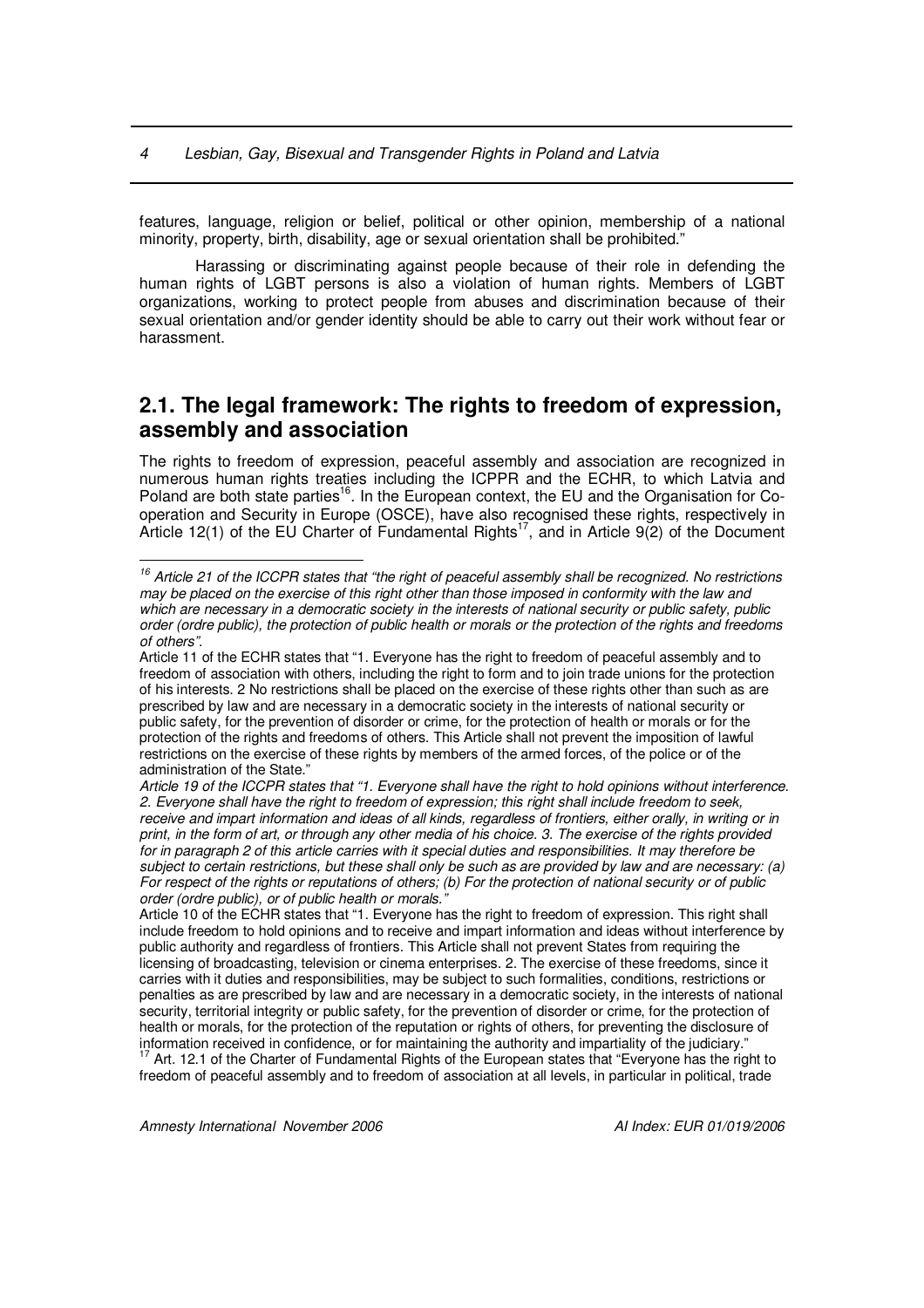of the Copenhagen Meeting of the Human Dimension of the Conference on Security and Cooperation in Europe<sup>18</sup>.

Although the rights of freedom of expression, peaceful assembly and association are not absolute rights, any interference with these rights has to be prescribed by law, necessary and proportionate to meet a legitimate aim under international law. According to international human rights law, freedom of expression, peaceful assembly and association should not be restricted or prohibited simply on the grounds that something might shock, offend or disturb. Therefore, a peaceful assembly may not be restricted merely on the grounds that it might offend an individual or group. Moreover, states have an obligation to protect the right to peaceful assembly even if a peaceful gathering may attract violent counter-demonstrations. In other words, whilst a demonstration may annoy or give offence to persons opposed to the ideas or claims that it is seeking to promote, the participants must be able to hold the demonstration without having to fear that they will be subjected to physical violence by persons or groups opposed to their ideas.

The European Court of Human Rights (ECtHR) has developed jurisprudence regarding restrictions to the right to assembly and the right to freedom of expression. In its 1985 ruling on *Plattform Ärzte für das Leben v. Austria*, the ECtHR ruled that "a demonstration may annoy or give offence to persons opposed to the ideas or claims that it is seeking to promote. The participants must, however, be able to hold a demonstration without having to fear that they will be subjected to physical violence by their opponents; such a fear would be liable to deter associations or other groups supporting common ideas or interests from openly expressing their opinions on highly controversial issues affecting the community. In a democracy the right to counter-demonstrate cannot extend to inhibiting the exercise of the right to demonstrate." The ECtHR has also held that states have a positive duty to protect the right to freedom of assembly by stating that "genuine, effective freedom of peaceful assembly cannot, therefore, be reduced to a mere duty on the part of the state not to interfere: a purely negative conception would not be compatible with the object of Article 11 of the ECHR. Like article 8, Article 11 sometimes requires positive measures to be taken." This principle is re-affirmed in the *Stankov and the Macedonian Organisation Ilinden v. Bulgaria* ruling from 2001 which states that "the authorities were therefore bound to take adequate measures to prevent violent acts directed against the participants in Ilinden's rally, or at least limit their extent. However, it seems that they...[...]...failed to discharge their positive obligations under article 11."

union and civic matters, which implies the right of everyone to form and to join trade unions for the protection of his or her interests."

Art. 9.2 of the Document of the Copenhagen Meeting of the Human Dimension of the CSCE, 29 July 1990 states that "everyone will have the right of peaceful assembly and demonstration. Any restrictions which may be placed on the exercise of these rights will be prescribed by law and consistent with international standards."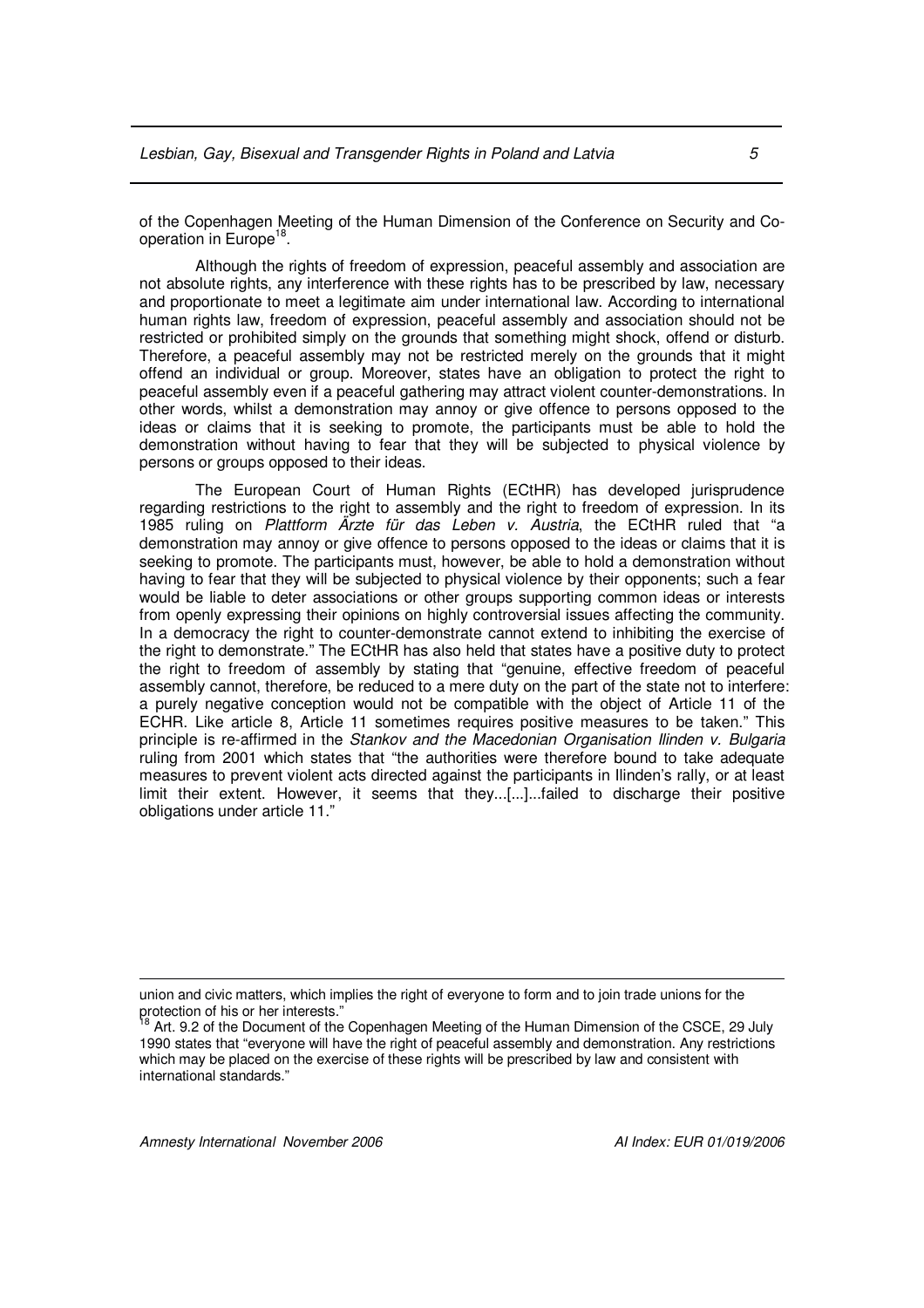## **3. Poland**

## **3.1. Homophobic statements by leading public officials**

*"If a person tries to infect others with their homosexuality, then the state must intervene in this violation of freedom." Kazimierz Marcinkiewicz, then Prime Minister, 3 October 2005*

*"If deviants begin to demonstrate, they should be hit with batons." Wojciech Wierzejski, Deputy of the Sejm (Polish National Assembly), 11 May 2006.*

*"Homosexual practices lead to drama, emptiness and degeneracy." Teresa Łecka, new director of the National In-Service Teacher Training Centre, 9 October 2006.*

Amnesty International is concerned about the openly homophobic statements made by a prime minister, prominent politicians and public officials, including, in at least one instance, an encouragement to use violence against peaceful LGBT rights demonstrators. A climate of discrimination and intimidation has been partly perpetuated by such statements.

Counter-demonstrators during Toruń Equality Parade

Photo with permission of KPH Toru

The September 2005 general election and the presidential election in October that year led to a change of government with the Law and Justice Party (Prawo i Sprawiedliwość, PiS) coming to power. To secure power, in May 2006, the PiS formed a coalition government with the League of Polish Families (Liga Polskich Rodzin, LPR) and Self-Defense (Samoobrona) party. Both before and after the elections, political figures were reported to have made openly homophobic statements and comments.

Before the elections, for example, the PiS had criticized LGBT rights campaigners. In early 2005, Kazimierz Michał Ujazdowski of the PiS, currently the Minister of Culture, said: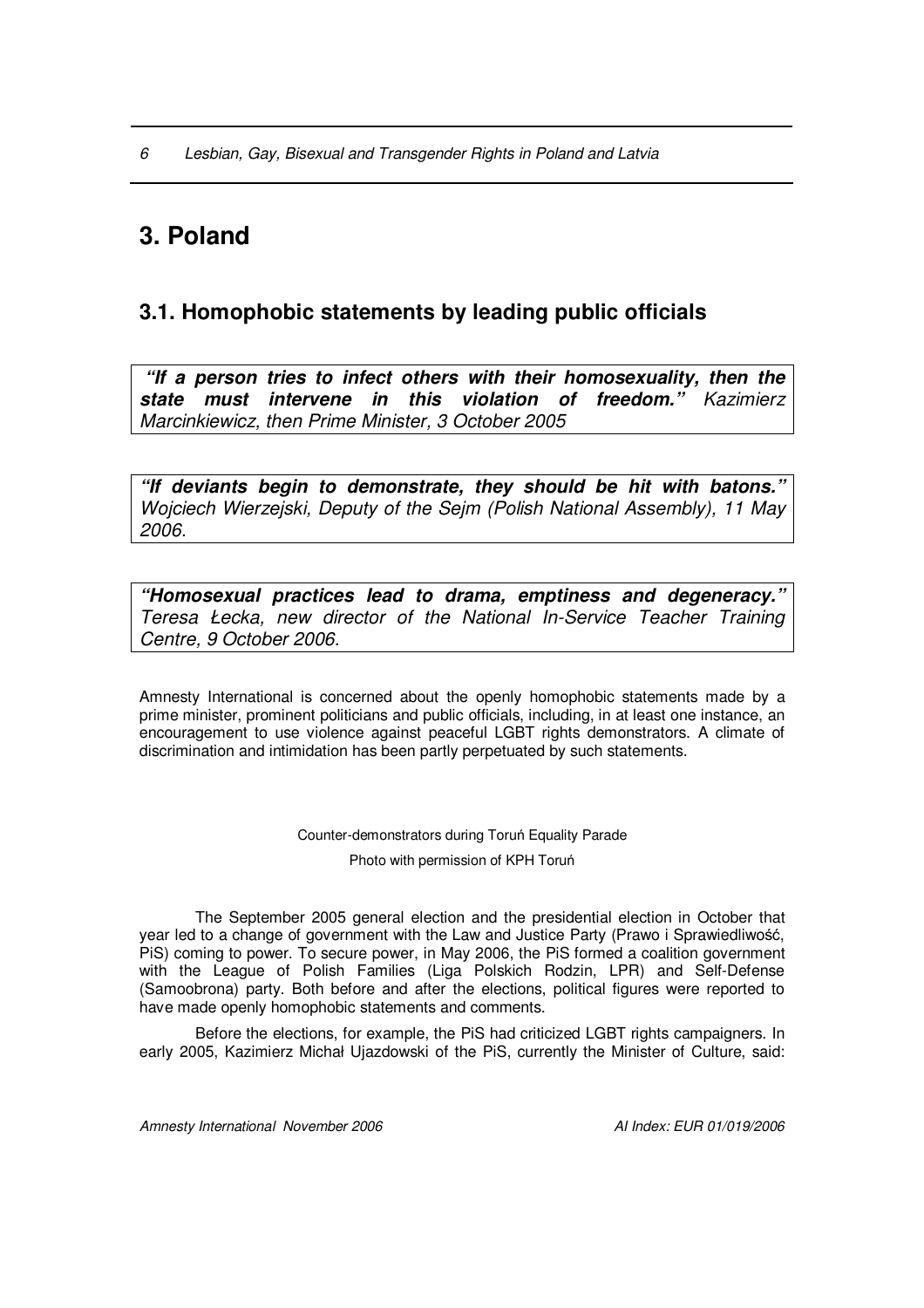"Let's not be misled by the brutal propaganda of homosexuals' postures of tolerance. It is a kind of madness, and for that madness, our rule will indeed be for them a dark night"<sup>19</sup>.

In June 2005, Wojciech Wierzejski, who was then a Member of the European Parliament and of the LPR, called for "no tolerance for homosexuals and deviants"<sup>20</sup>.

In October 2005, the then Prime Minister, Kazimierz Marcinkiewicz was reported as saying that homosexuality was "unnatural" and that if a person "tries to infect others with their homosexuality, then the state must intervene in this violation of freedom"<sup>21</sup>.

During the presidential campaign of October 2005, one of the then candidates, Lech Kaczyński, who later became President of the Republic of Poland, said that he would continue to ban LGBT demonstrations, as "public promotion of homosexuality will not be allowed"<sup>22</sup>.

One of the first decisions of the new government was to abolish the Plenipotentiary for Equal Gender Status, whose creation had welcomed by the UN Human Rights Committee<sup>23</sup>, making Poland the only EU country without a statutory equality watchdog.

On 12 May 2006, Wojciech Wierzejski, a national parliamentarian of the LPR at that time, stated in a letter addressed to the Minister of Interior and Administration Ludwik Dorn and the Minister of Justice Zbigniew Ziobro that the law enforcement authorities should check what he called "legal and illegal sources of financing" of organizations of homosexual activists and demanded the State Prosecutor's intervention. The letter also accused LGBT organizations of being involved with paedophiles and the illegal drug-trade. Wojciech Wierzejski also wrote that he wished to check if LGBT organizations "penetrate Polish schools". Following his demand, the State Prosecutor ordered, in a letter issued on 30 May 2006 to all prosecutors that they check very carefully the ways of financing of LGBT organizations, their alleged connections to criminal movements and their presence in schools<sup>24</sup>.

Wojciech Wierzejski had on 11 May 2006, encouraged the use of force should LGBT rights activists organize their annual Equality March in Warsaw in June. "If deviants begin to demonstrate, they should be hit with batons"<sup>25</sup>, Wojciech Wierzejski said at that time. He commented on the possible attendance of politicians from western Europe at the march by saying "they are not serious politicians, but just gays and a couple of baton strikes will deter them from coming again. Gays are cowards by definition"<sup>26</sup>.

On 19 May 2006, Mirosław Orzechowskiego, Deputy Minister of Education and also belonging to the LPR, stated that an international project that was organized by several LGBT rights non-governmental organizations (NGOs) and financially supported by the European

<sup>&</sup>lt;sup>19</sup> During a meeting in Toruń: http://www.ilga-

europe.org/europe/guide/country\_by\_country/poland/appeal\_on\_the\_international\_day\_of\_tolerance 20 http://www.globalgayz.com/poland-news05.html from Polskie Radio, http://www.radio.com.pl/

<sup>&</sup>lt;sup>21</sup> http://direland.typepad.com/direland/2005/10/poland\_turns\_ha.html

<sup>22</sup> http://education.independent.co.uk/careers\_advice/article1117292.ece *Op. cit. (23).*

<sup>&</sup>lt;sup>23</sup> Human Rights Committee, Concluding observations: Poland, UN Doc. CCPR/CO/82/POL, 2 December 2004, par. 5.

<sup>24</sup> *Gazeta Wyborcza*, 1 June 2006.

<sup>25</sup> *Gazeta Wyborcza*, 11 May 2006.*.*

<sup>&</sup>lt;sup>26</sup> http://www.freerepublic.com/focus/f-news/1633328/posts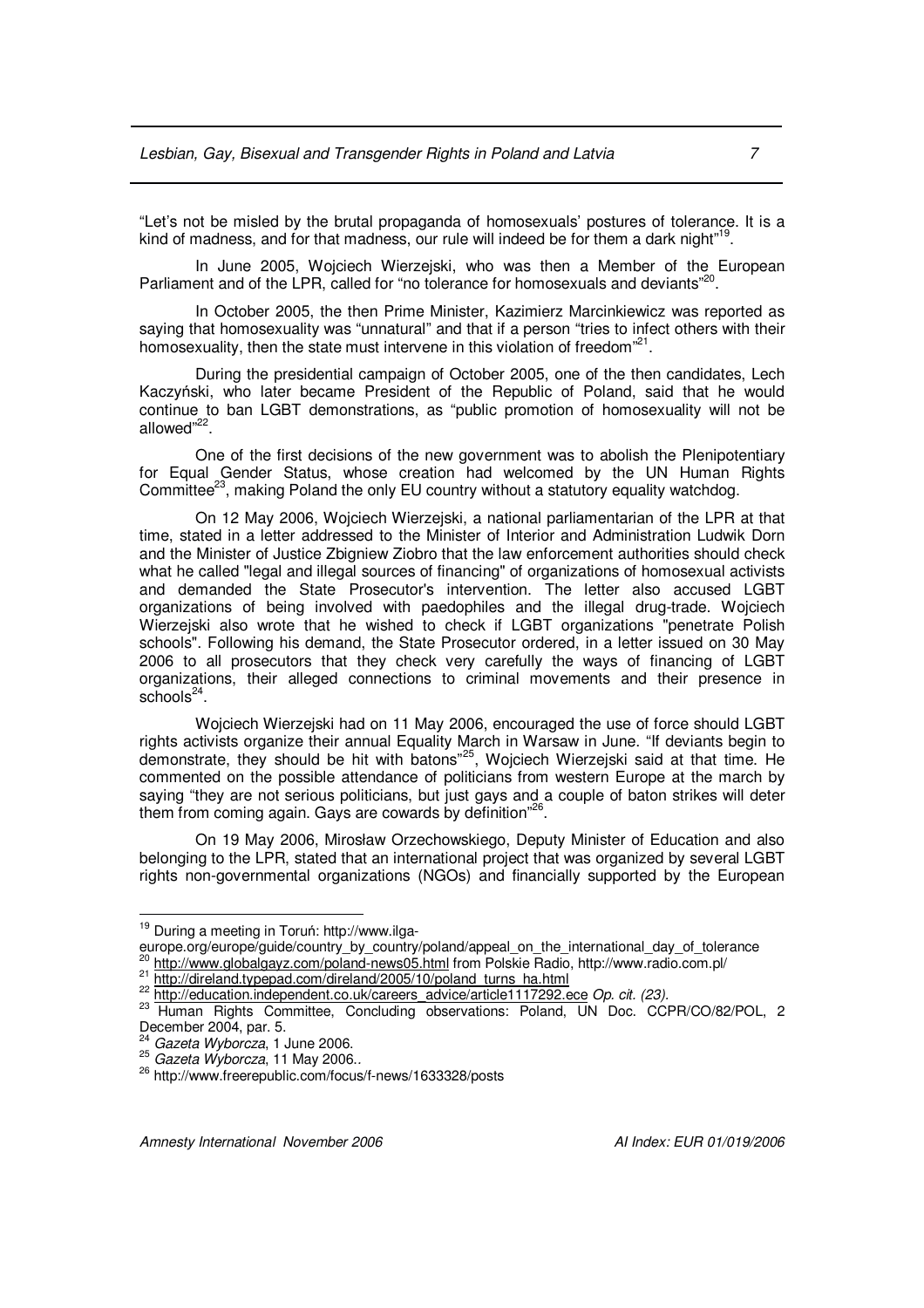Commission Youth Programme<sup>27</sup>, would lead to the "depravity of young people". The Deputy Minister also said that "the rules and priorities of the programme under which such projects get money, need to be changed in order to prevent such organizations from receiving money in the future"<sup>28</sup>.

On 21 May 2006, Roman Giertych, Deputy Prime Minister, Minister of Education and also leader of the LPR said on TVN (a Polish private TV channel) that "LGBT organizations are sending transsexuals to kindergartens and asking children to change their sex."

Despite the fact that the Equality March in Warsaw on 10 June 2006 was able to proceed in the end without major incidents, this positive step has not been part of a larger move towards greater tolerance. During July and August more homophobic declarations came from public officials. Miroslaw Kochalski, a spokesman for the mayor of Warsaw, was quoted on 5 July as saying that the march was "immoral and a danger to the inhabitants of Warsaw." 29 .

On 7 August 2006 Paweł Zyzak, editor in chief of a PiS magazine, *Right Turn*!, wrote that gays are "animals" and were "the emissaries of Satan sent to destroy the Catholic Church.<sup>"30</sup> Around the same time, in the city of Koscierzyna, a leading PiS member of parliament who is also a member of the party's governing council, Waldemar Bonkowski, placed a large banner on the wall of the local party headquarters. "Today it's gays and lesbians -- what's next, zoophilia? Is that liberty and democracy? No, that's syphilisation! Our Polish pope [the late John Paul II] is looking down from the sky and asking, Whither goest thou, Poland?" the banner read<sup>31</sup>.

Complaints about homophobic statements have been dismissed by judicial authorities. On 2 June 2006 it was revealed that a complaint about the statements of Wojciech Wierzejski had been rejected by the Warsaw district prosecutor, because according to him "the statements cannot be treated as threatening or encouraging to crime.'

The new Prime Minister Jarosław Kacyzński did not acknowledge this climate of intolerance towards LGBT people in Poland when, during his visit to the European Commission on 30 August, he said that "people with such [homosexual] preferences have full rights in Poland, there is no tradition in Poland of persecuting such people" and he asked the President of the European Commission, Jose Manuel Barroso "not to believe in the myth of Poland as an anti-Semitic, homophobic and xenophobic country<sup>132</sup>.

<sup>&</sup>lt;sup>27</sup> The project, called "Do we need gender?" was organized by: the Campaign Against Homophobia (Kampania Przeciw Homofobii, KPH, Poland), co-organized by Bulgarian Gay Organization Gemini (Bulgaria), Diversity (Estonia), and Bost Axola (Spain).<br><sup>28</sup> http://www.jeore.to/powe.php?op/2006.06

http://www.icare.to/news.php?en/2006-06

<sup>29</sup> http://gejowo.pl/index.php?pid=3&n\_id=7588

<sup>30</sup> http://gejowo.pl/index.php?pid=3&n\_id=7666)

<sup>31</sup> http://gejowo.pl/index.php?pid=3&n\_id=7668

<sup>32</sup> http://www.warsawvoice.pl/view/12686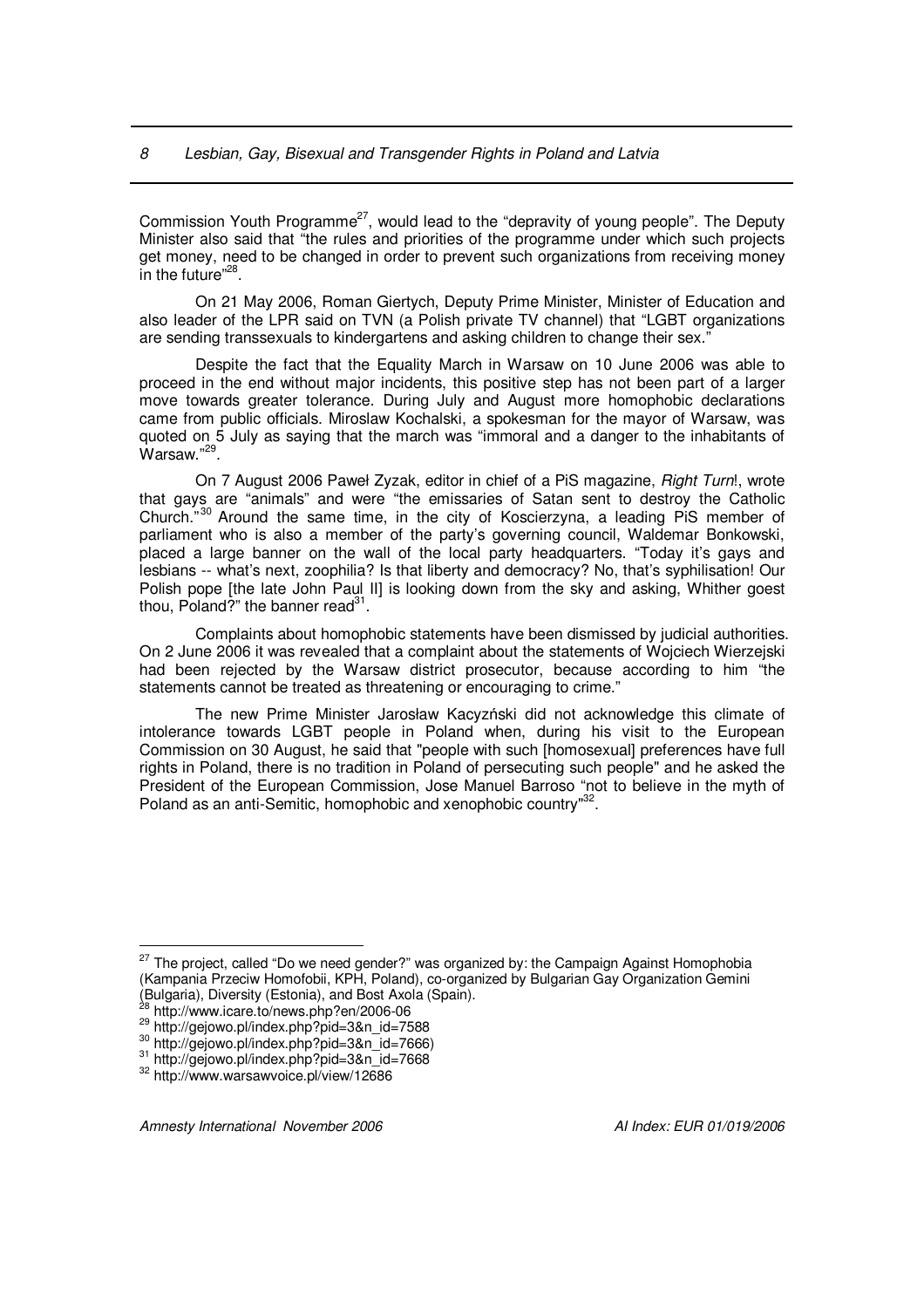#### **3.2. Discrimination by the Ministry of Education**

Amnesty International is concerned by discriminatory acts from the Ministry of Education that violate Poland's obligations<sup>33</sup> against non discrimination under Article 2 and Article 26 of the ICCPR $^{34}$ ; on the aims of education under the Article 29 (1) of the Convention on the Rights of the Child (CRC)<sup>35</sup>; and on the right to education under the Article 13 of the International Covenant on Economic, Social and Cultural Rights (ICESCR)<sup>36</sup>.

On 8 June 2006 Roman Giertych, as Minister of Education, dismissed Mirosław Sielatycki, the director of the National In-Service Teacher Training Centre (Centralnego Ośrodka Doskonalenia Nauczycieli, CODN)<sup>37</sup>. The reason the minister gave for the dismissal was that "a lot of books there were encouraging teachers to organize meetings with LGBT non-governmental organizations such as Campaign Against Homophobia (Kampania Przeciw Homofobii, KPH) or Lambda<sup>38</sup>. Minister Giertych added that "these books were criticizing the legal situation in most of European countries, including Poland, in relation to non-recognition of 'gay marriage' as being a form of discrimination"<sup>39</sup>. He also mentioned the possibility of closing or reorganizing the CODN.

The dismissed director of the CODN said that the only book he was aware of in the context of Minister Giertych's accusations was the Polish version of the *Compass*, a Council

<sup>&</sup>lt;sup>33</sup> Poland ratified the ICCPR and the ICESCR both on 18 March 1977 and the CRC on 7 June 1991.

<sup>&</sup>lt;sup>34</sup> Art. 2 ICCPR obligates each State party to respect and ensure to all persons within its territory and subject to its jurisdiction the rights recognized in the Covenant without distinction of any kind, such as race, colour, sex, language, religion, political or other opinion, national or social origin, property, birth or other status. Art. 26 ICCPR not only entitles all persons to equality before the law as well as equal protection of the law but also prohibits any discrimination under the law and guarantees to all persons equal and effective protection against discrimination on any ground such as race, colour, sex, language, religion, political or other opinion, national or social origin, property, birth or other status, according to the General Comment of the Human Rights Committee No. 18 on Non-discrimination (10/11/89) therefore this notion would imply that Poland should put in place legislation prohibiting discrimination, including in connection to the right to work - i.e. legislation protecting employment and prohibiting termination of employment on discriminatory grounds.

 $35$  Art. 29.1.b CRC establishes that the education of the child shall be directed to the development of respect for human rights and fundamental freedoms, and for the principles enshrined in the Charter of the United Nations which includes non discrimination. According to the General Comment of the Committee on the Rights on the Child about the aims to education in its par. 15 "Human rights education should provide information on the content of human rights treaties [and] children should also learn about human rights by seeing human rights standards implemented in practice, whether at home, in school, or within the community."<br> $36 \, \text{A} + 40 \, \text{A} + 50$ 

Art. 13.1 ICESCR shows the agreement of the State parties that "education shall be directed to the full development of the human personality and the sense of its dignity, and shall strengthen the respect for human rights and fundamental freedoms. They further agree that education shall enable all persons to participate effectively in a free society, promote understanding, tolerance and friendship among all nations and all racial, ethnic or religious groups. According to the General Comment of the Committee on on Economic, Social and Cultural Rights par. 1 "education is both a human right in itself and an

indispensable means of realizing other human rights."<br><sup>37</sup> The National In-Service Teacher Training Center (CODN) is a state-funded agency of the Ministry of National Education and Sport. Its mission is to support the development of a national system of teacher training in line with state educational policies.

<sup>38</sup> http://dziennik.pap.com.pl/index.html?dzial=OSW&poddzial=POL&id\_depeszy=19182236 39 *Ibidem.*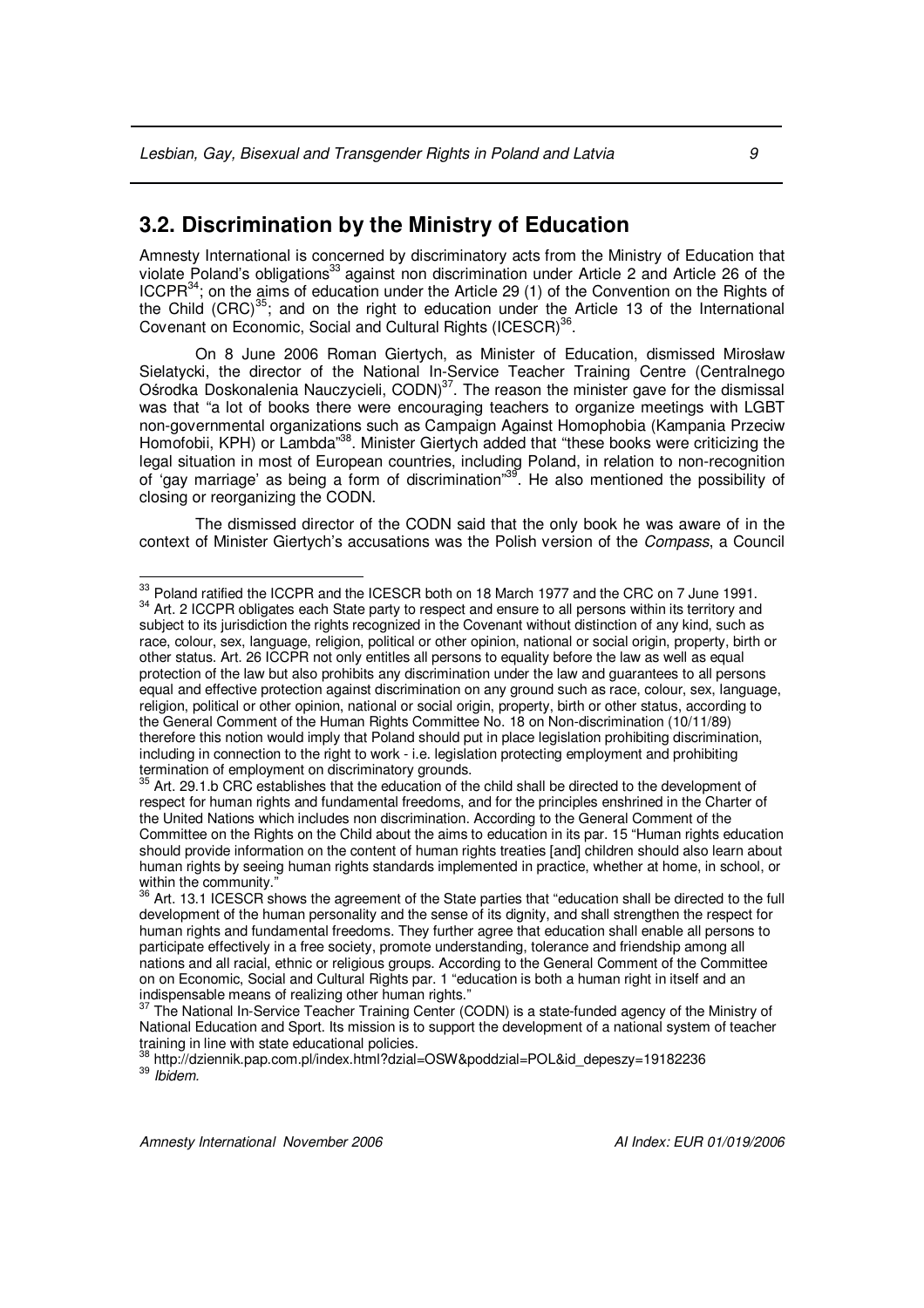of Europe's anti-discrimination handbook and a manual on human rights for young people. Reacting to these events Terry Davis, the Secretary General of the Council of Europe, of which Poland is a member, stated that "the Polish government is free to decide whether it wishes to use Council of Europe's material for human rights education, but if the teaching material is optional, the values and principles contained therein are certainly not."<sup>40</sup> Terry Davis claimed that the handbook reflects basic European values, including the culture of tolerance, and that education plays a key role in that: "*Compass* is a very valuable tool for teachers who educate young people in the field of human rights"<sup>41</sup>. He also expressed concern about "some politics promoting homophobia (…) and homophobic behaviours being accepted by the Government"<sup>42</sup>.

In spite of those reactions, the new director of the CODN, Teresa Łecka, stated on 9 October 2006 that "active homosexuality is contrary to human nature". When asked whether it was appropriate to discuss homosexuality at schools she was reported to have responded that "improper patterns must not be present at schools, because the objective of the school is to explain the difference between good and evil, beauty and ugliness (...) school has to explain<br>that homosexual practices lead to drama, emptiness and degeneracy"<sup>43</sup>. that homosexual practices lead to drama, emptiness and degeneracy"

On 26 September, a project submitted by KPH to the National Agency of Youth Programme within the framework of the European Voluntary Service and the European Youth Programme was rejected by the Polish Selection Committee of the Ministry of Education. KPH was the only applicant to receive a response on 26 September 2006, all other applicants having received a timely response by 4 August thus enabling them to start work swiftly on their proposed projects. KPH was forced to wait - and was then rejected. The reason given was "that the policy of the Ministry does not support actions that aim to propagate homosexual behaviour and such attitude among young people. Also, the role of Ministry is not<br>to auppert econoration of homosoxual ergenizations "<sup>44</sup> to support cooperation of homosexual organizations."

#### **3.3. Undermining freedom of assembly**

*"Gas the queers" member of National Rebirth of Poland's (Narodowe Odrodzenie Polski) counter-demonstration during the 2006 Equality March in Toru*

Apart from the statements by politicians and public officials, there have been reported incidents in which demonstrators from the LGBT community and other activists have been

40

https://wcd.coe.int/ViewDoc.jsp?id=1009513&BackColorInternet=F5CA75&BackColorIntranet=F5C A75&BackColorLogged=A9BACE 41 *Ibidem.*

<sup>42</sup> *Ibidem.*

<sup>43</sup> http://serwisy.gazeta.pl/edukacja/1,51805,3672288.html

<sup>44</sup> http://www.ilga-europe.org/europe/guide/country\_by\_country/poland/poland\_rejects\_gay\_project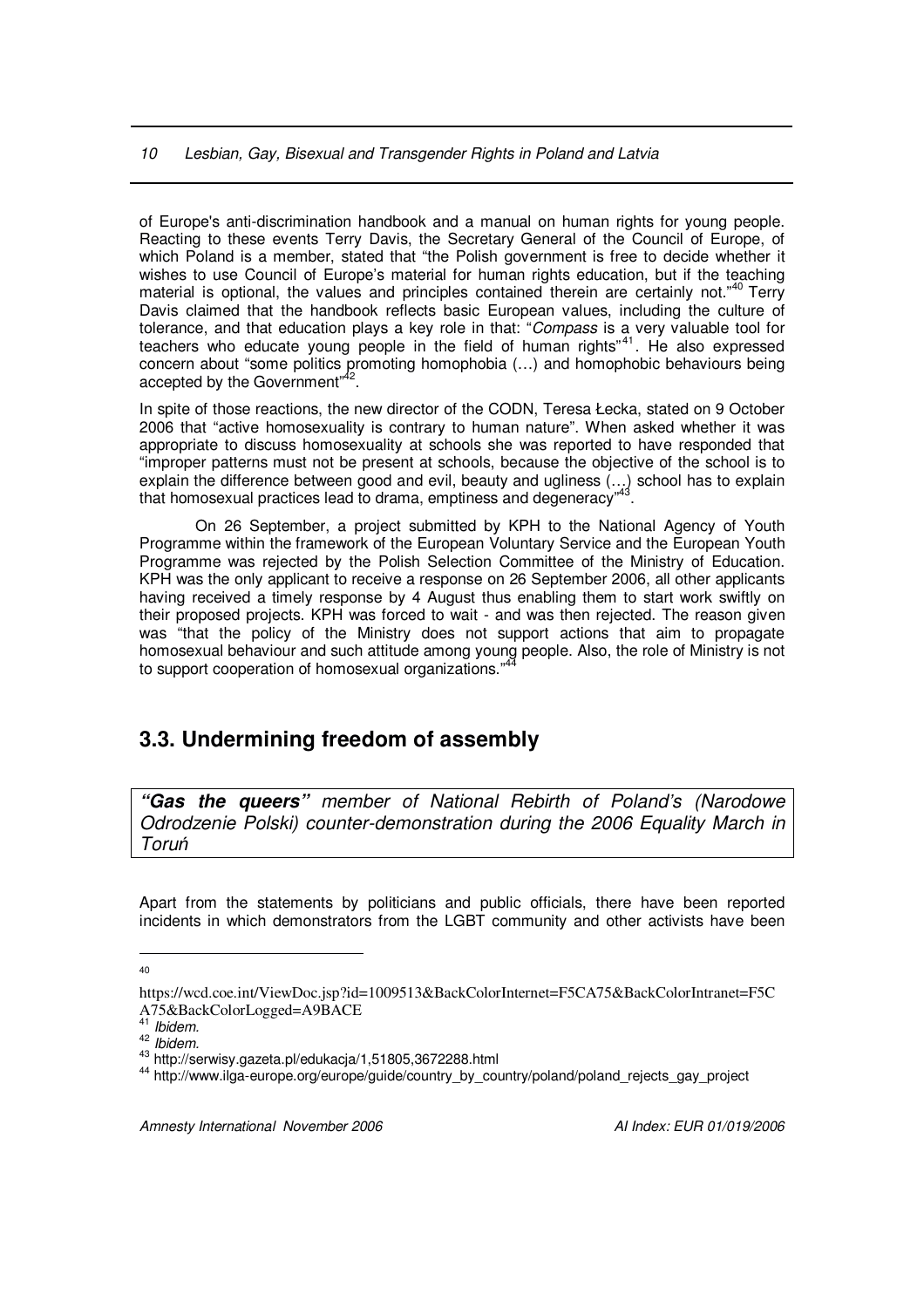attacked by private individuals (non-state actors), including counter-demonstrators, together with allegations that the police have failed to ensure that the LGBT demonstrators have been able to exercise their right to peaceful assembly. Below are reports of recent incidents which highlight Amnesty International's concerns.

On 15 November 2005, the mayor of the city of Poznań, Ryszard Grobelny, banned a public event known as the Equality March which had been organized by a number of Polish feminist and LGBT organizations and was set to take place on 19 November. According to the organizers, the Equality March was intended to provide a platform for discussion about tolerance, anti-discrimination and respect for the rights of LGBT people. The mayor issued the banning order due to "security concerns" and an alleged "threat to the Poznań residents" even though it was reported that security issues had already been agreed between the municipality and the Equality March organizers.<sup>45</sup>

Despite the ban, a few hundred people gathered together on 19 November for a demonstration. They were reportedly harassed and intimidated by members of a right-wing grouping known as All Polish Youth (Młodzież Wszechpolska), who allegedly shouted "Let's gas the fags" and "We'll do to you what Hitler did with Jews". The police dispersed the march after one hour and arrested and interrogated over 65 people, most of them LGBT marchers, who were later released after being charged. As a protest against the dispersal of the march, demonstrations in support of tolerance and equality took place throughout Poland on 27 November.

That same month the Commissioner for Civil Rights Protection (the Polish Ombudsman) together with LGBT and feminist organizations and the Helsinki Foundation, a human rights NGO, appealed in court against the decision of the Mayor of Poznań. In their complaint, the appellants raised the argument that the real source of danger to the maintenance of security was the opponents to the LGBT demonstration, not the proposed peaceful march, and that the mayor's decision violated the right to freedom of assembly. In December 2005, the Regional Administrative Court (Wojewodzki Sad Administracyjny) in Poznań ruled that the threat from a counter-demonstration could not be a reason for banning the demonstration. After the court decided that the banning of the march was illegal, the police decided to drop the charges against the LBGT marchers. The Mayor of Poznań appealed to the Poland's Supreme Administrative Court (Naczelny Sad Administracyjny, NSA) in Warsaw which on 25 May 2006 upheld the decision of the Poznań Court. The ruling by the Supreme Administrative Court in Warsaw is final.

This Supreme Court decision clarified the legal situation around the Equality March in Warsaw arranged for 10 June 2006, about which there had been uncertainty until then. Shortly after that ruling, on 1 June 2006, the City Council of Warsaw authorized the Equality March. Owing to threats of counter-demonstrations, the organizers of the Equality March agreed a different itinerary with the Warsaw City Council. The counter-demonstrations were cancelled on 9 June 2006, following a request from Roman Giertych, Deputy Prime Minister and leader of the LPR, to the organizers asking them not to attend. Despite the cancellation, some people staged an unauthorized counter-demonstration, which the police separated from the Equality March.

The police provided extra forces (around 2,000 policemen from all over the country) to guarantee the security of the Equality March demonstration and ensure that the

<sup>&</sup>lt;sup>45</sup> http://www.neww.org.pl/en.php/news/news/2.html?&nw=1809&re=3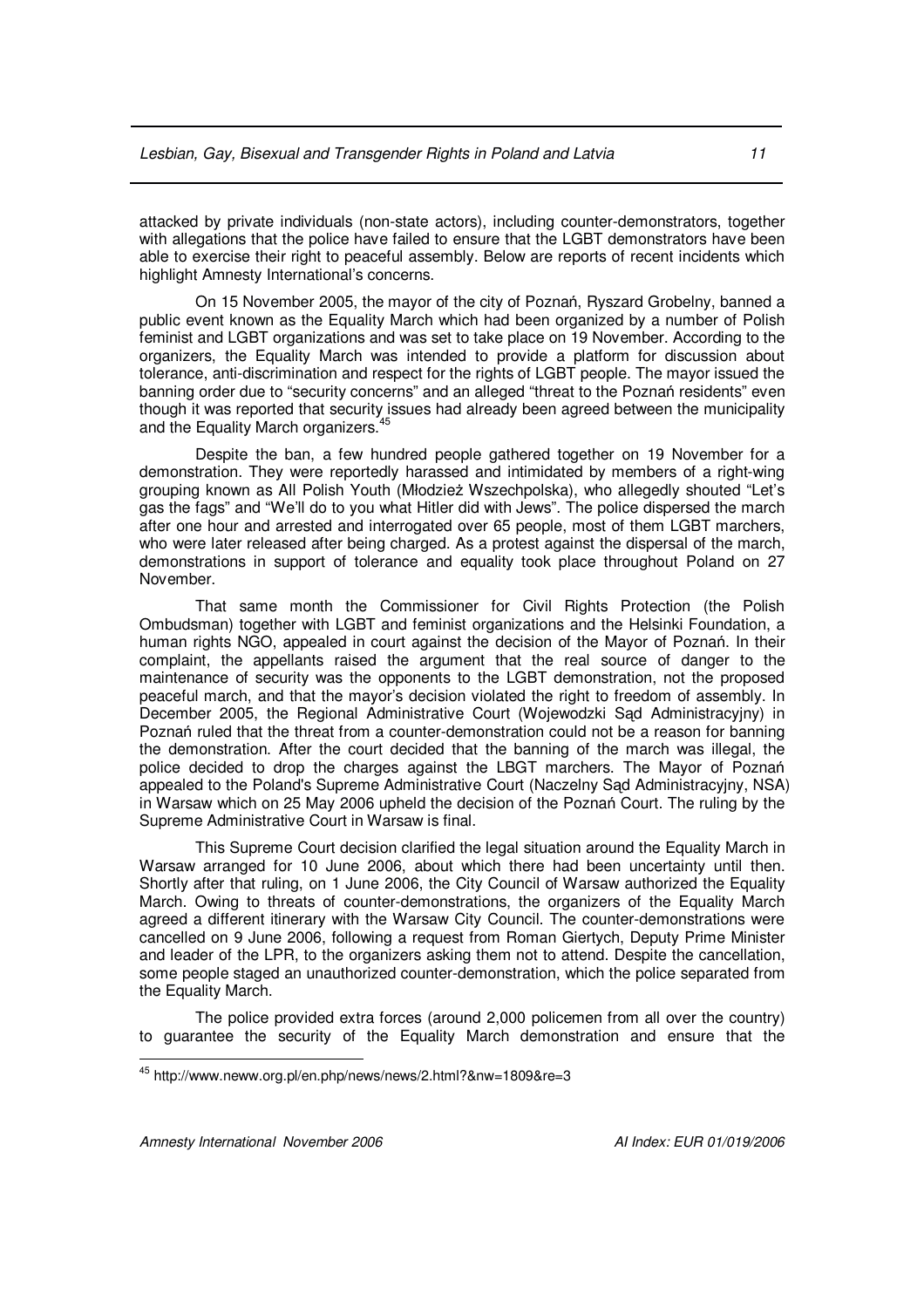participants (2,500 to 10,000 according to different sources) were able to exercise their right to peaceful assembly. The demonstration passed with only minor incidents reported.

However, the events in Poznań were not a one-off event, but part of a series of bans at that time on events by the LGBT community. The Equality March in Poznań in November 2004 had been interrupted when the police failed to provide protection to demonstrators from the members of the All Polish Youth who blocked the event; the Equality Parades in the capital, Warsaw, in June 2004 and again May 2005, were banned.

When he refused for the second year running to authorize the Equality Parade in Warsaw in May 2005, the then mayor of the city, Lech Kaczyński of the PiS – who was later elected the President of Poland - held that such an event would be "sexually obscene"<sup>46</sup> and offensive to other people's religious feelings. The improvised parade still took place on 10 June, gathering more than 2,500 participants. Less than a week after that, the mayor authorized the so-called 'normality' parade, during which members of the All Polish Youth reportedly demonstrated on the streets of Warsaw and shouted intolerant and homophobic slogans. In September 2005, a Warsaw court ruled that the mayor's decision to ban the Equality Parade was illegal<sup>47</sup>. In January 2006, Poland's Constitutional Court confirmed the ruling of the Warsaw Court and declared that demonstrators need only to inform city officials that a public demonstration would be taking place<sup>48</sup>.

#### Counter-demonstrators during Toruń Equality Parade

Photo with permission of KPH Toru

On 28 April 2006, a Tolerance March in the city of Kraków was attacked by members of a counter-demonstration called the Tradition March. The Tolerance March was organized to promote tolerance within Polish society and more than 1,000 people reportedly took part. Despite the presence of the police, the participants were reportedly harassed and intimidated by members of All Polish Youth. The Tolerance March changed its route to avoid a clash, but some members of the Tradition March ran after it, hurling stones and eggs. Police officers present reportedly failed to prevent them from doing so.

On 17 May 2006, in Toruń, KPH organized a public meeting in the Market Square linked to the International Day Against Homophobia. On the same day, Socialist Youth (the youth wing of the Socialist Party) organized a demonstration through the town against the new Education Minister Roman Giertych. Members of National Rebirth of Poland (Narodowe Odrodzenie Polski, NOP), a nationalist organization, held a counter-demonstration at the same place and time as the KPH. The chanting of slogans by NOP members, such as "gas the queers" (pedaly do gazu), "come closer" (chodzcie blizej) or "there will be a baton for each queer face" (znajdzie sie kij na pedalski ryj), could be heard easily at the other end of the square. At the Main Square, a municipal police unit was positioned to separate LGBT rights activists from the counter-demonstrators of NOP. The anti-Giertych march arrived there and

<sup>46</sup> http://www.statewatch.org/swbul.html

<sup>47</sup> *Poland:LGBT rights under attack* (AI Index: EUR 01/012/2005), 25/11/2005.

<sup>48</sup> http://www.lifesite.net/ldn/2006/jun/06060507.html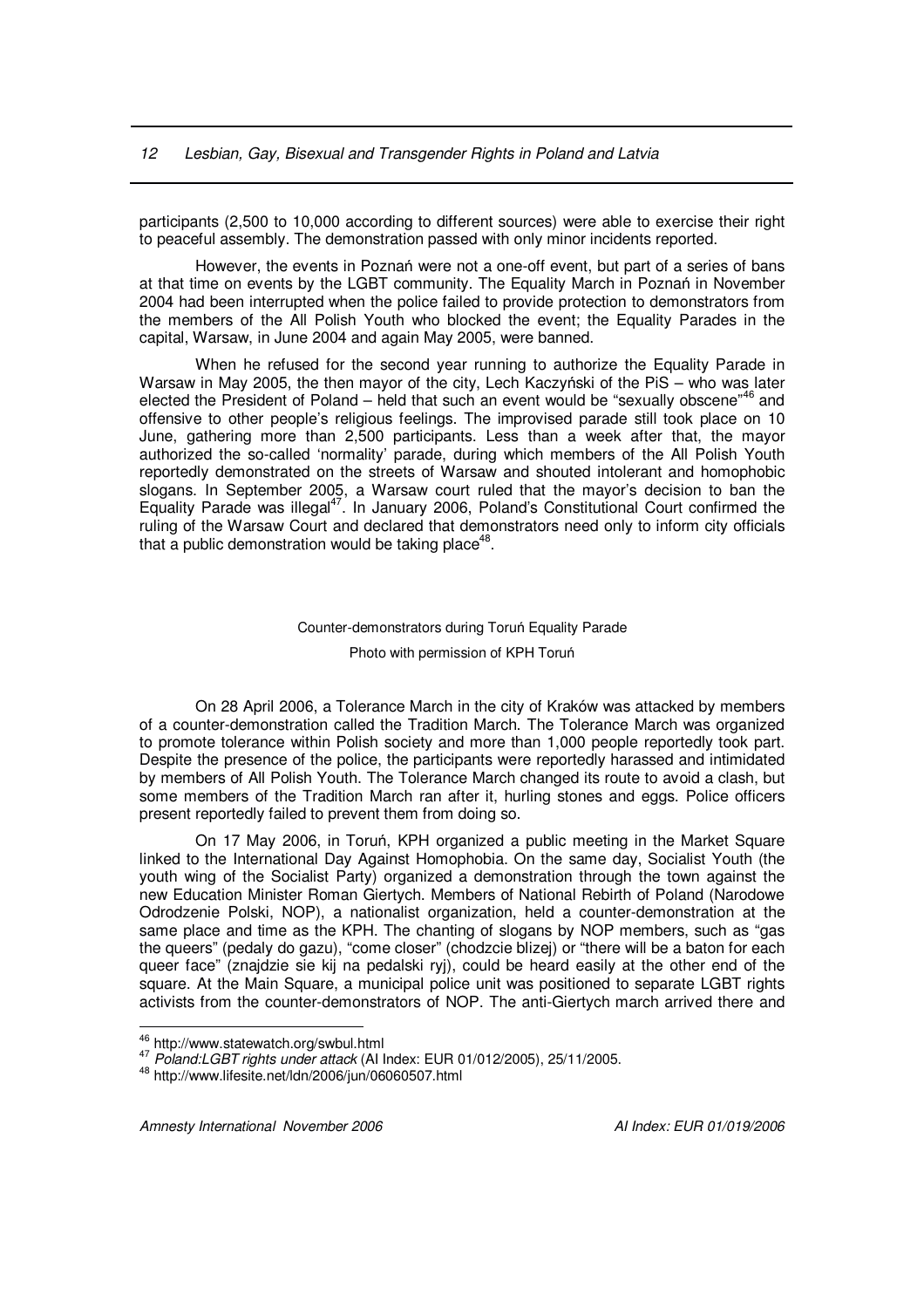joined the LGBT rights activists on the square, forming one pro-tolerance demonstration, which later moved in the direction of the Education Office. On a square nearby, some of the pro-tolerance marchers were physically attacked. Police arrested four people suspected of the most serious attacks, but released them without charge later that day.<sup>49</sup>

Also on 17 May 2006, a concert in Warsaw against homophobia and neo-fascism was disrupted by alleged neo-fascist extremists who were covering their faces.<sup>50</sup>

*"We'll do to you what Hitler did with Jews" members of All Polish Youth (Młodzie*- *Wszechpolska) counter-demonstrating during 2005 Pozna Equality March.*

<sup>&</sup>lt;sup>49</sup> Interview with members of KPH Toruń

<sup>&</sup>lt;sup>50</sup> http://www.pl.indymedia.org/pl/2006/05/20580.shtml?comments=true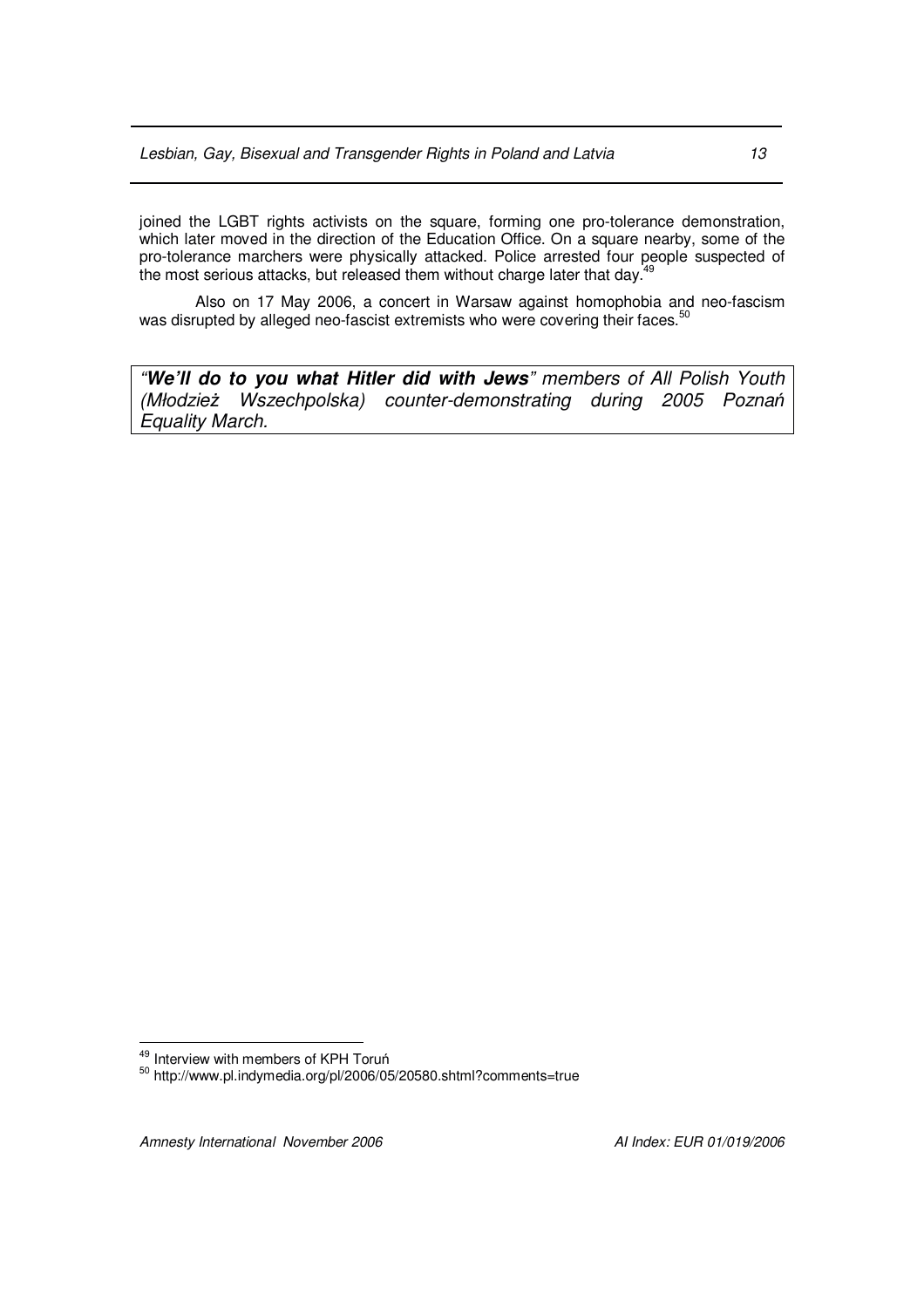## **4. Latvia**

#### **4.1. Freedom of assembly and expression**

In 2005 and 2006, Latvia saw its first two Gay Pride events in the capital, Riga. Planned marches in both years were banned owing to what the authorities referred to as "security threats". The 2005 Gay Pride march was eventually allowed to go ahead after an intervention by Riga Administrative Court, while the 2006 march was banned altogether. The 2005 march, and events in 2006, were interrupted by violent protests

#### **4.1.1. Gay Pride march 2005**

On 20 July 2005, the executive director of the Riga City Council, Eriks Skapars, withdrew permission for the gay and lesbian community to hold a Gay Pride march on 23 July 2005. His decision came after a statement in a television interview by Latvia's Prime Minister, Aigars Kalvitis, that he could not "accept that a parade of sexual minorities takes place in the middle of our capital city next to the Dom Cathedral. This is not acceptable. Latvia is a state based on Christian values. We cannot advertise things which are not acceptable to the majority of our society."

On 19 July 2005, the deputy speaker of the Latvian parliament, Leopolds Ozoliš, had issued an open letter regarding the Gay Pride march in which he used highly offensive homophobic language about gays and lesbians, including referring to gay men as "shit stirrers". Leopolds Ozolinš also made highly critical remarks regarding the European Union's "open and accepting attitude" towards gay and lesbian persons.

The organisers of the march subsequently made an official complaint to the Riga Administrative Court regarding the decision to ban the march. On 22 July 2005, the Administrative Court decided to annul Eriks Skapars' decision to withdraw the permission for the march to take place. On 23 July 2005, the march went ahead as originally planned.

Organisers and news media covering the event estimated that approximately 300 people participated in the march. Meanwhile, over 1,000 persons had gathered to stage a protest against the march. Some of the protesters tried to block the march, while others used teargas and threw eggs at the marchers. The Latvian law enforcement officials managed to protect the marchers. In total, six of those who were protesting against the march were arrested.

Following the march, Amnesty International expressed its concern regarding the comments made by the Prime Minister and by the deputy speaker of the parliament and the fact that these comments may have incited violence against marchers.<sup>51</sup> The organisation feared such comments from the authorities may encourage a climate of intolerance and

<sup>&</sup>lt;sup>51</sup> See Latvia: Leading politicians make remarks which may have incited to verbal and physical attacks (AI Index: EUR 52/001/2005) 25/07/2006.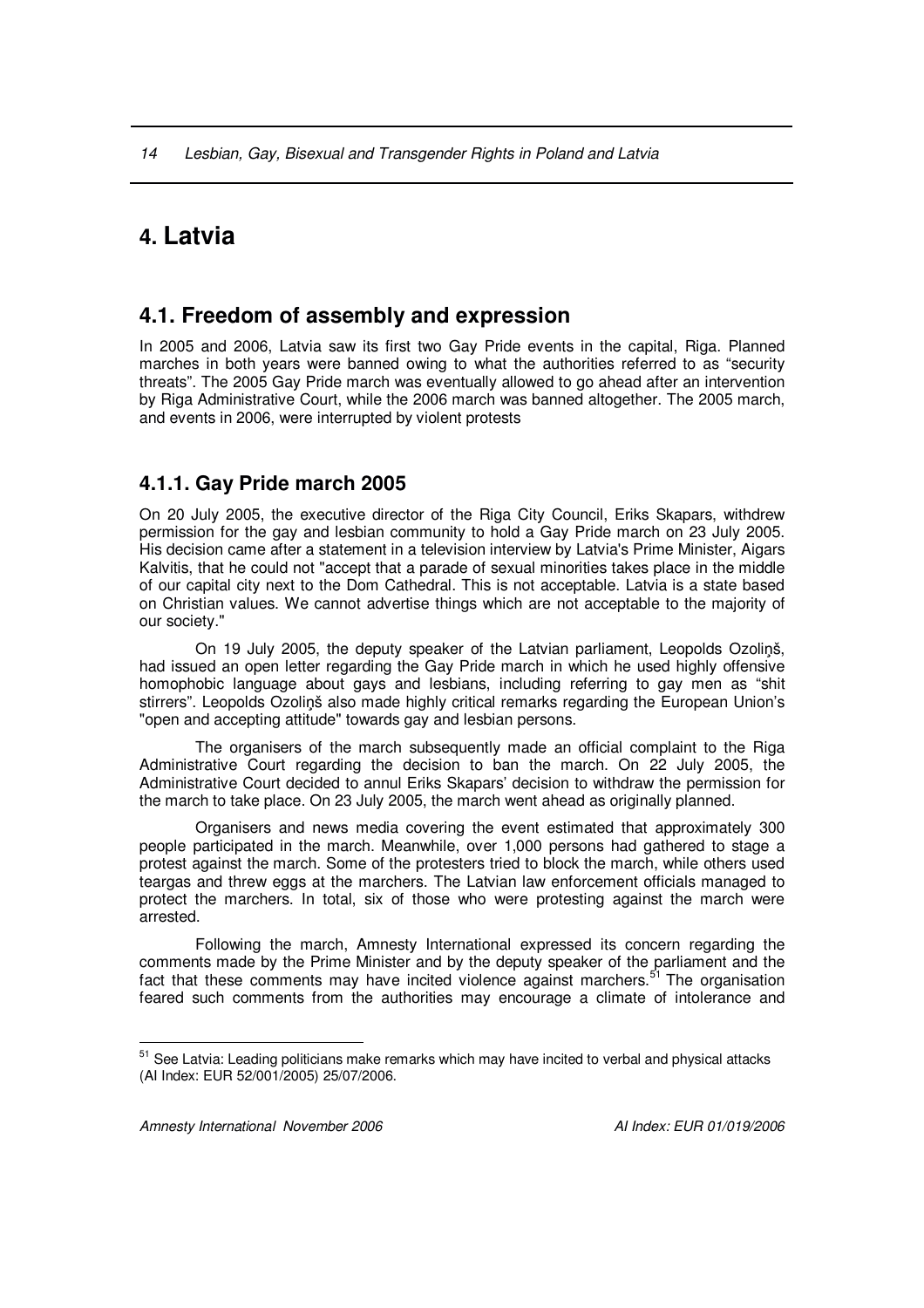hatred, and that they may have incited the verbal and physical attacks against gay and lesbian persons on 23 July 2005 during the Gay Pride march.

#### **4.1.2. Gay Pride march 2006**

*"They say they promote family values – throwing excrement in plastic bags, is that 'family values'?" Linda Freimane, one of the Riga Pride 2006 organisers, regarding the counter-demonstrators. 24 July 2006*

#### Counter-demonstrators in Riga. From: www.gayrussia.ru

On 19 July 2006, Riga City Council announced it would not permit the "Riga Pride 2006" march to take place. Riga City Council said its decision was based on information it had allegedly received concerning several threats of violence against march participants if the march was allowed to go ahead, and that the police could not guarantee security and order during the march. The nature of the threats the authorities had received has as of yet not been disclosed. On 21 July, the Riga Administrative Court confirmed Riga City Council's decision not to permit the march to go ahead.

On 22 July, those attending a church service in Riga, held in support of Riga Pride 2006, were attacked by a large group of people who threw, among other things, eggs and human excrement at them as they left the church. Despite requests by those organising the church service, no law enforcement officials were present to protect the worshippers.

Following a press conference organized by the Riga Pride 2006 organizers on 22 July 2006 at a hotel in central Riga, the majority of those attending were prevented from exiting the hotel by a group of up to 100 anti-LGBT protesters. The protesters attacked anyone trying to leave the hotel with amongst other things water, flour, eggs and human excrement. Those prevented from leaving the hotel included Riga Pride 2006 organizers, journalists, a Member of the European Parliament (MEP) and members of national parliaments (MPs) from around Europe. The organizers of the march had requested police protection for the press conference several days before the event, yet no significant police presence materialised until two hours after the attacks started.

Under international and European law, Latvia is not only obliged to respect the rights to freedom of assembly and expression, but also has a positive duty to take active measures to protect participants in events such as these from attacks against them.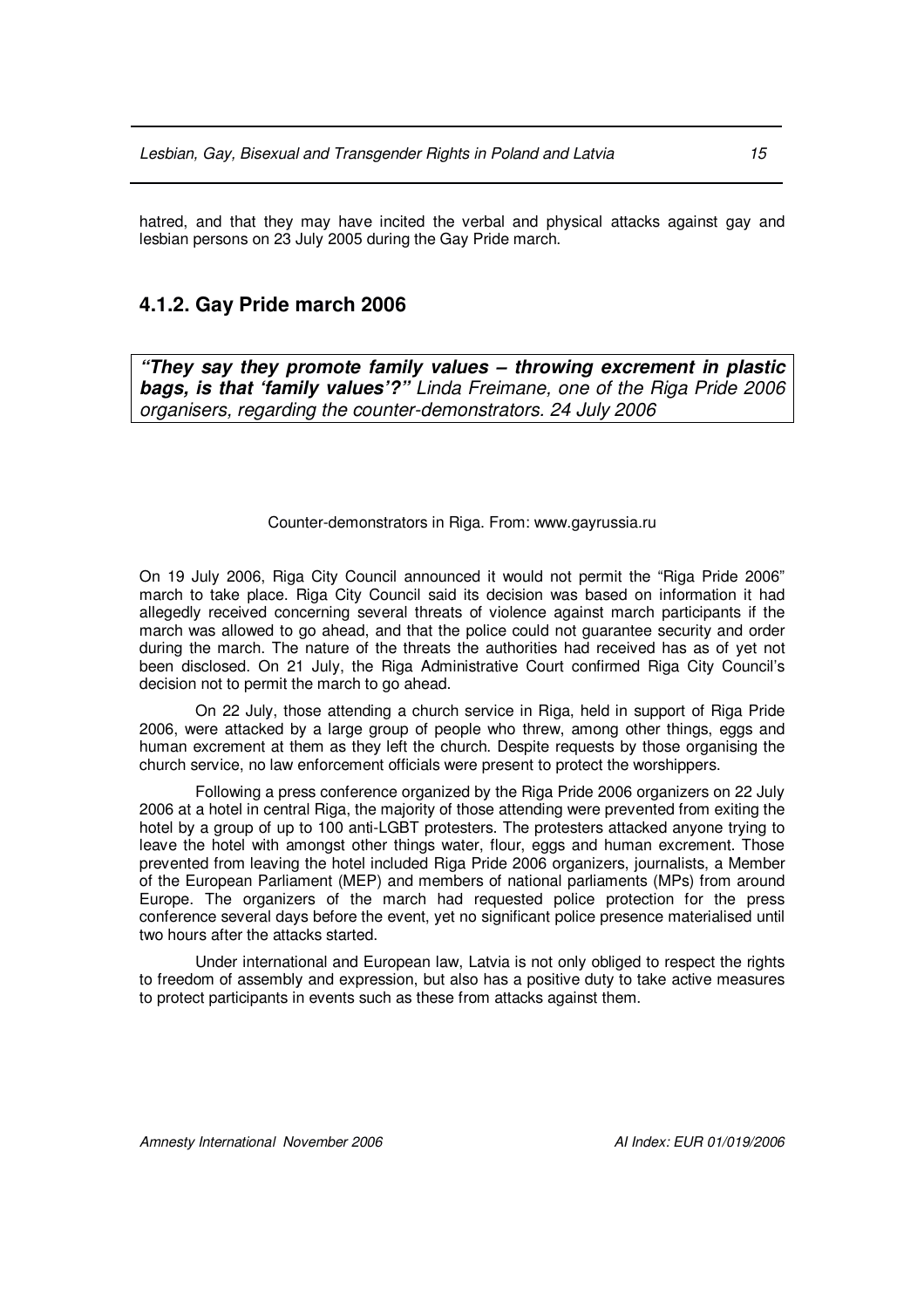*"I am speechless, this is completely grotesque!" Linda Freimane's, one of the Riga Pride 2006 organisers, reaction to the violence and the inactivity of the police immediately after the events.*

> Gay Pride marcher confronted with counter-demonstrator From Apollo.lv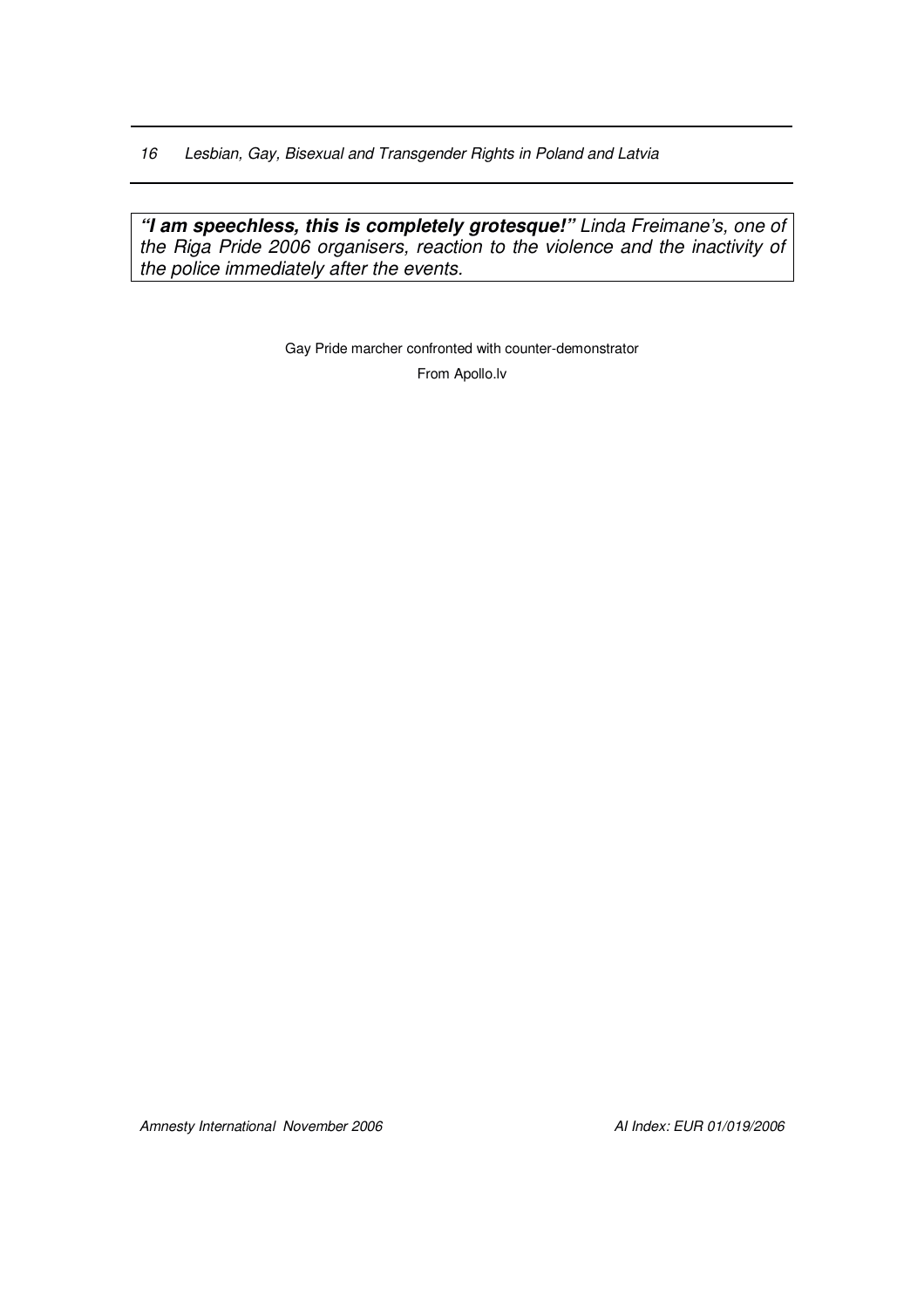## **5. Recommendations**

#### **5.1. General**

Everyone is entitled to protection against violence or threat without discrimination on any grounds. Amnesty International recommends that the police and judicial authorities act with due diligence to protect LGBT people against violence from the wider community. The authorities should also make clear that such violence is a criminal offence and will not be tolerated. Specific directives and training should be given to law enforcement officials on their duty to protect the human rights of all individuals, regardless of their sexual orientation, and on how to identify and investigate homophobic crimes.

#### **5.2. Recommendations to the European Union institutions**

Amnesty International recommends:

- The European Commission to take concrete steps to monitor not only the transposition but also the implementation of EU standards against discrimination and to press EU Member States to adhere to their commitments to combat all forms of discrimination, including discrimination on grounds of sexual orientation;
- The Finnish EU Presidency and the upcoming German EU Presidency to continue to work on the European Commission's proposed Framework Decision on combating racism and xenophobia; and, together with the Commission and the European parliament, to initiate a reflection on a possible broader instrument to address all forms of hate speech, covering all grounds of discrimination that are outlined in Article 13 of the EC Treaty (TEC);
- The EU Commission, the Finnish EU Presidency, and the upcoming German EU Presidency to support the right to freedom of assembly, including the Gay Pride marches and similar events in all EU member states and to take active steps to promote human rights, tolerance and the fight against discrimination in all EU member states, in particular in the context of the upcoming European campaign year 2007 "European Year of Equal Opportunities";
- The EU to ensure that the development of police cooperation in Europe includes the need for training of law enforcement officials on how to address homophobic violence and protect the rights of the LGBT community.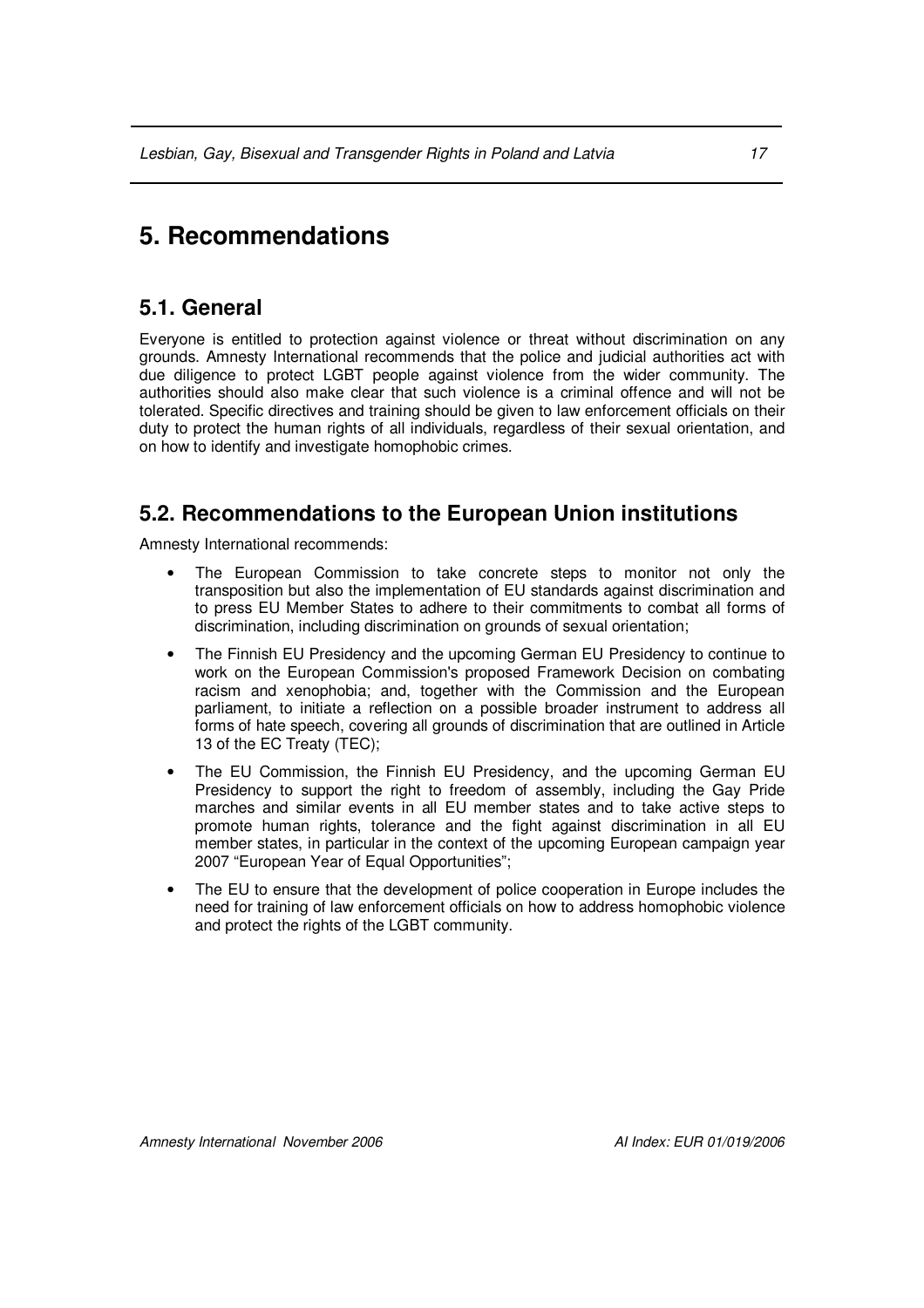*18 Lesbian, Gay, Bisexual and Transgender Rights in Poland and Latvia*

## **5.3. Recommendations to the Polish authorities**

#### **5.3.1. Regarding homophobic speech**

• Ensure that no one in authority makes any public statement or order which could reasonably be interpreted as a licence to discriminate against or otherwise target any individual because of their sexual orientation or gender identity.

#### **5.3.2. Regarding freedom of assembly**

- Ensure that all individuals within their jurisdiction are able to effectively exercise their right to freedom of peaceful assembly without discrimination;
- Ensure that the rights to freedom of expression, association and assembly without discrimination are actively promoted by public officials at all levels;
- Ensure that the police have sufficient resources and training to take effective steps to protect the right to freedom of peaceful assembly.

#### **5.3.3. Regarding violence**

- Ensure that thorough and impartial investigations are carried out into attacks and threats against individuals because of their sexual orientation or gender identity and that anyone reasonably suspected of a crime in this regard be prosecuted in line with international human rights law and standards;
- Publicly condemn attacks, threats of attacks and other harassment of LGBT people, making clear that such violence is a criminal offence and will not be tolerated:
- Act with due diligence to provide effective protection to LGBT people who face threats to their lives and safety.

#### **5.3.4. Regarding discrimination**

- Ensure that funding policies are consistent and non-discriminatory towards civil society, including NGOs:
- Ensure that decisions which are against Poland's international commitments on non discrimination will not be repeated in the future;
- Provide training to all public officials on Poland's international law obligations to prevent and investigate human rights violations and abuses, whatever the identity of the victim;
- Ensure that all Polish anti-discrimination legislation explicitly includes prohibition of discrimination on the grounds of sexual orientation or gender identity or expression;